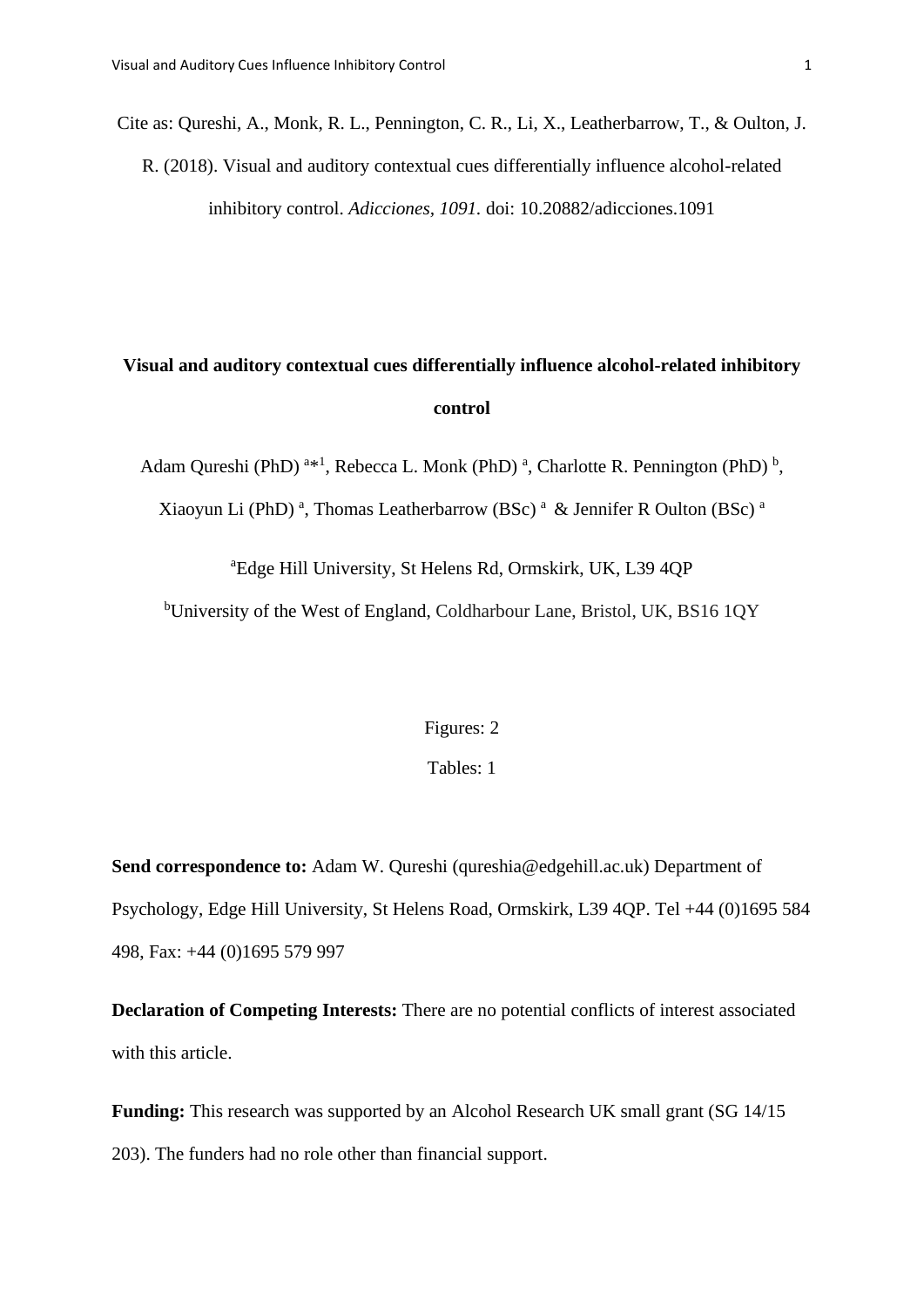#### Resumen

Introducción: Con el objetivo de crear un entorno de evaluación más ajustado a la realidad, en este estudio se expuso a los participantes a estímulos visuales y auditivos relacionados con el alcohol para evaluar su impacto en el control inhibitorio relacionado con el alcohol. Además, se examinó si las diferencias individuales en el consumo de alcohol y el rasgo autorregulación predecían el rendimiento del control inhibitorio. Método: Veinticinco estudiantes universitarios del Reino Unido (edad media = 23,08 años; DT = 8,26) llevaron a cabo una tarea anti-sacádica de seguimiento ocular, en la que se les pedía que miraran hacia (pro), o directamente en la dirección contraria (anti), estímulos visuales tanto relacionados con el alcohol como neutros. Además, en el 50% de los ensayos se reprodujeron estímulos auditivos breves relacionados con el alcohol (sonido de bar), y las respuestas se compararon con las que se producían cuando no había sonidos. Resultados: Los resultados indican que los participantes dirigieron más movimientos sacádicos incorrectos hacia los estímulos visuales relacionados con el alcohol en los ensayos anti-sacádicos, y que respondieron más rápido al alcohol en los ensayos prosacádicos. Los estímulos auditivos relacionados con el alcohol redujeron la latencia de respuesta tanto para los ensayos pro como anti-sacádicos, y redujeron la tasa de errores antisacádicos en los estímulos relacionados con el alcohol. Sin embargo, estos efectos se eliminaron al controlar el rasgo autorregulación y el consumo problemático de alcohol. Conclusiones: Estos resultados sugieren que los estímulos visuales relacionados con el alcohol pueden estar asociados con una reducción del control inhibitorio, lo cual se pone de manifiesto en un aumento en los errores y en unas latencias de respuesta más rápidas. Sin embargo, la presentación de estímulos auditivos relacionados con el alcohol parece aumentar la precisión en la tarea. Se propone que los estímulos auditivos pueden recontextualizar los estímulos visuales en un contexto más familiar que reduce su prominencia y disminuye su capacidad de atención.

**Palabras-clave:** consumo de alcohol, control inhibitorio, efectos contextuales, anti-sacádico,

#### autorregulación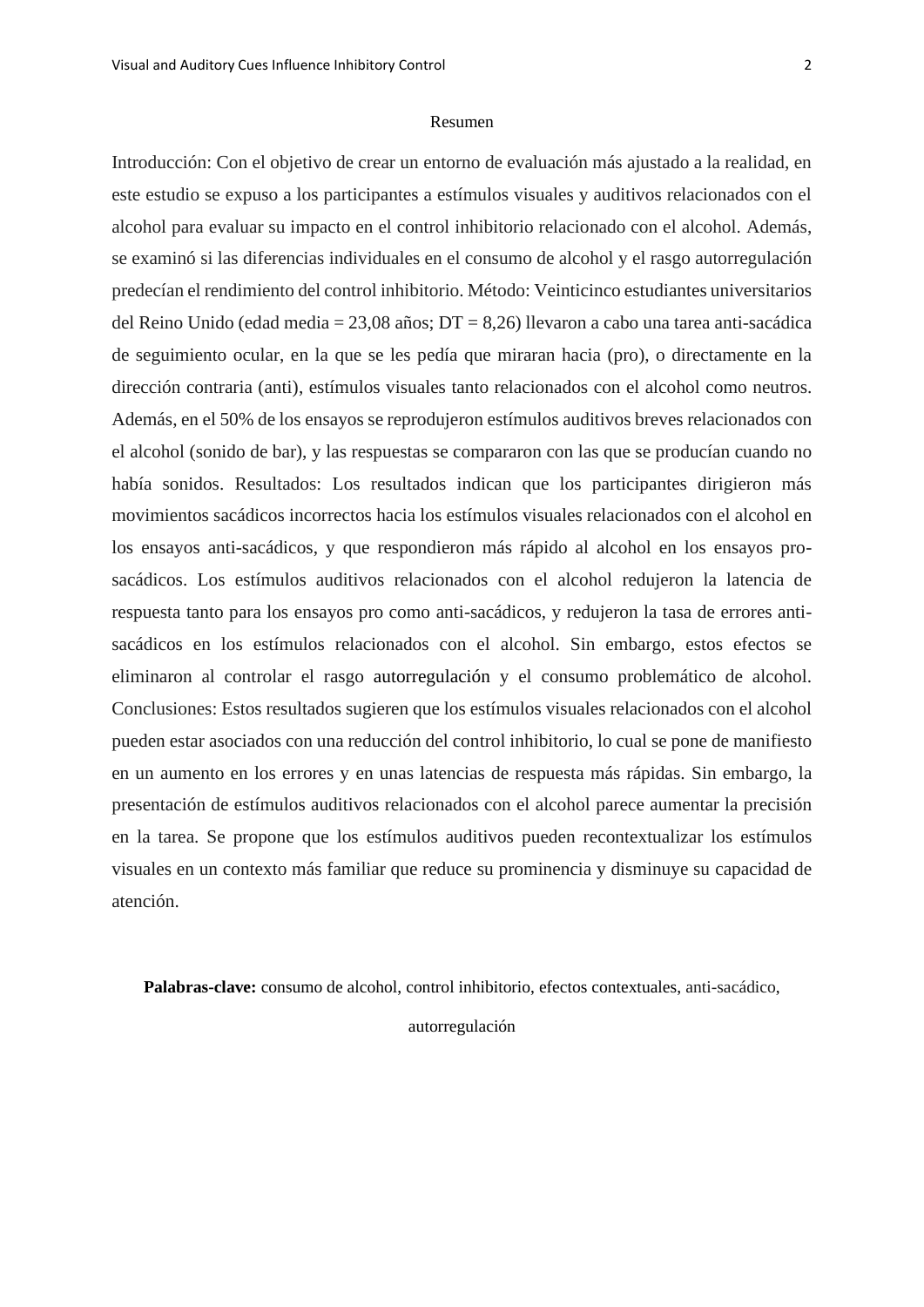#### Abstract

Introduction: Representing a more immersive testing environment, the current study exposed individuals to both alcohol-related visual and auditory cues to assess their respective impact on alcohol-related inhibitory control. It examined further whether individual variation in alcohol consumption and trait effortful control may predict inhibitory control performance. Method: Twenty-five U.K. university students (*M*age *=* 23.08, *SD* = 8.26) completed an anti-saccade eye-tracking task and were instructed to look towards (pro) or directly away (anti) from alcohol-related and neutral visual stimuli. Short alcohol-related sound cues (bar audio) were played on 50% of trials and were compared with responses where no sounds were played. Results: Findings indicate that participants launched more incorrect saccades towards alcoholrelated visual stimuli on anti-saccade trials, and responded quicker to alcohol on pro-saccade trials. Alcohol-related audio cues reduced latencies for both pro- and anti-saccade trials and reduced anti-saccade error rates to alcohol-related visual stimuli. Controlling for trait effortful control and problem alcohol consumption removed these effects. Conclusion: These findings suggest that alcohol-related visual cues may be associated with reduced inhibitory control, evidenced by increased errors and faster response latencies. The presentation of alcohol-related auditory cues, however, appears to enhance performance accuracy. It is postulated that auditory cues may re-contextualise visual stimuli into a more familiar setting that reduces their saliency and lessens their attentional pull.

**Key words:** Alcohol consumption, inhibitory control, context effects, anti-saccade, effortful

control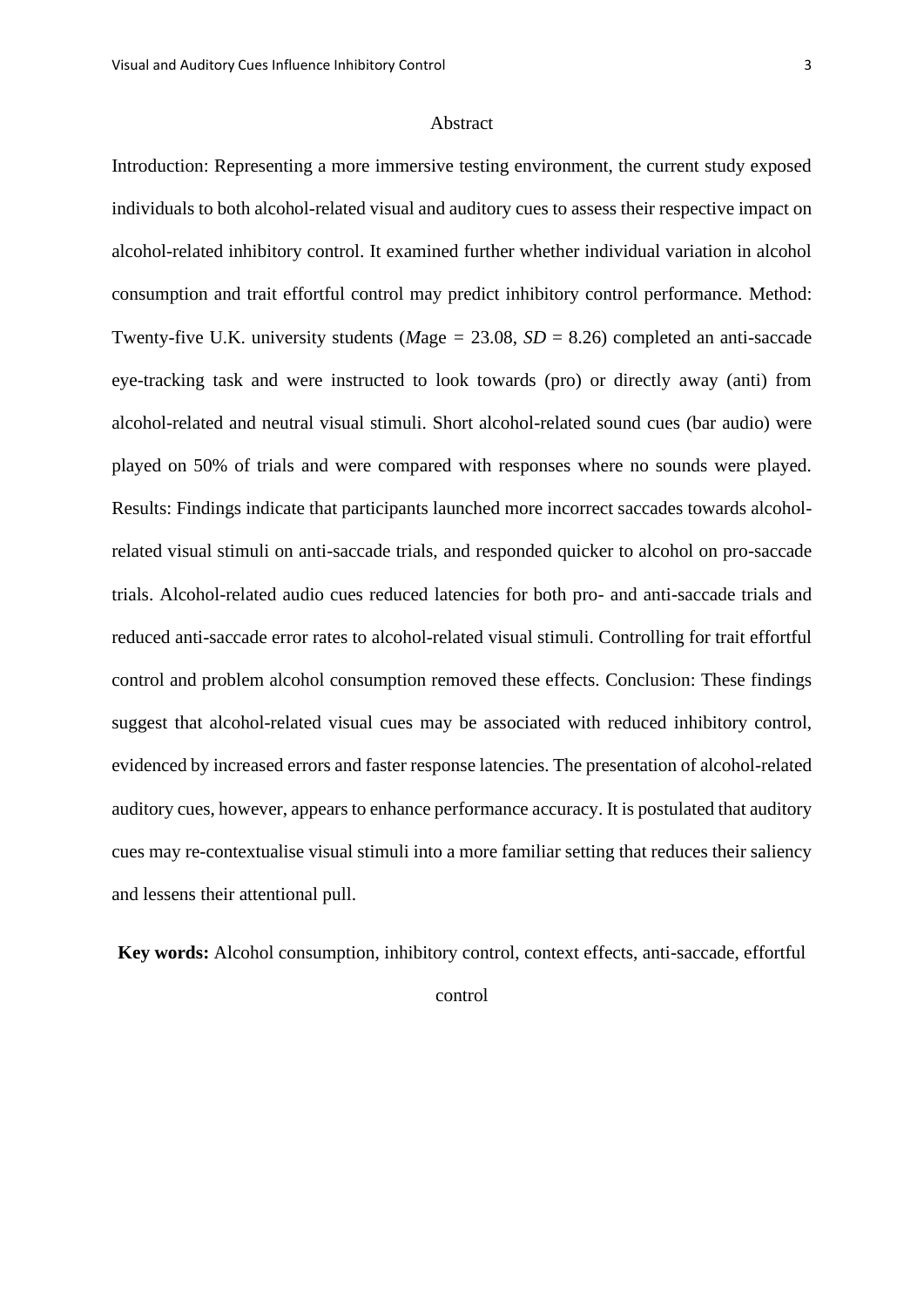Exposure to alcohol-related stimuli, environments, and paraphernalia has been shown to impair inhibitory control in both clinical and non-clinical populations (e.g. Field, Wiers, Christiansen, Fillmore, & Verster, 2010; Fleming & Bartholow, 2014; Kreusch, Vilenne, & Quertemont, 2016; Papachristou et al., 2013). Individuals with low sensitivity to the acute effects of alcohol exhibit automatic approach biases towards alcohol-related visual stimuli, and experience more conflict when attempting to inhibit alcohol-cued compared to nonalcohol cued responses (Fleming & Bartholow, 2014). Non-problem drinkers also appear to show disinhibition towards alcohol-related visual stimuli, responding with significantly more errors and quicker reaction times towards alcohol-related stimuli on the Cued Go/No-Go task (Kreusch et al., 2013) and anti-saccade task (Jones & Field, 2015; King & Byers, 2004; Laude & Fillmore, 2015; McAteer, 2015). This heightened approach bias towards alcoholrelated stimuli is theorised to reflect the salience of such cues to individuals who consume alcohol (Grant & Macdonald, 2005; Rose & Duka, 2008).

Through the process of conditioning, alcohol-related cues are associated with the perceived positive expectancies of drinking and become increasingly attractive (c.f., Jones, Hogarth, Christiansen, Rose, Martinovic, & Field, 2012; Tuenissen, Spijkerman, Schoenmakers, Vohs, & Engels, 2012). Resultantly, attention is drawn to alcohol-related cues (Tuenissen et al., 2012) which, in turn, may lead to an increase in craving (Manchery et al., 2017) and consumption (e.g., Weafer & Fillmore, 2013). Inhibition is proposed to control the strength of alcohol-related attentional biases (Field  $& Cox 2008$ ) by moderating processes such as automatic approach tendencies (e.g., Wiers et al., 2007), as well as implicit associations (e.g., Houben & Wiers, 2008). For this reason, inhibitory control is theorised to be an important driver of consumption behaviours (Cooney, Gillespie, Baker, & Kaplan, 1987; Nees, Diener, Smolka, & Flor, 2012). Indeed, it has been found that both automatic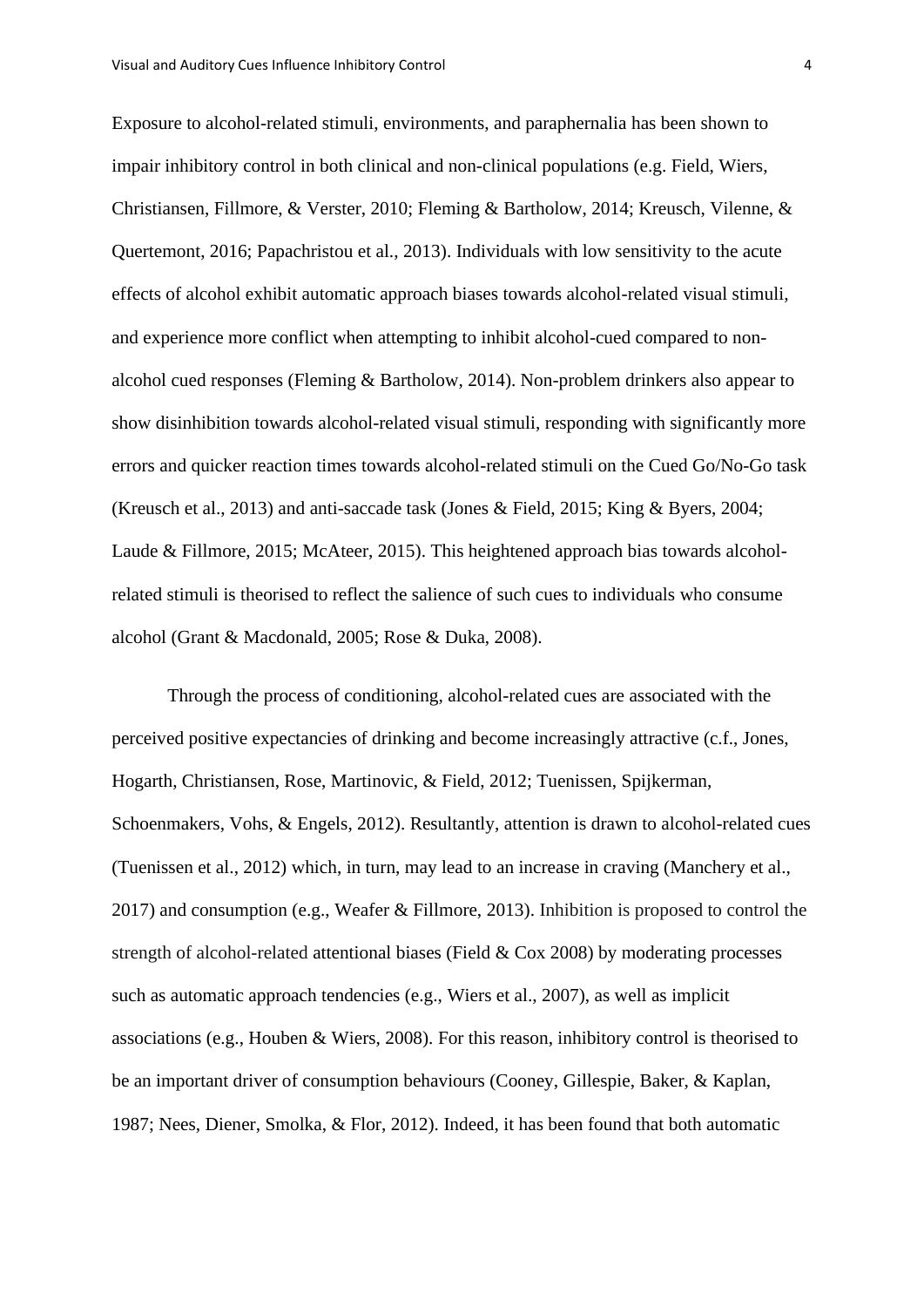approach tendencies and impulsivity (decision-making and inhibitory control) predict alcohol consumption behaviour (Christiansen et al., 2012).

Research has also found that trait effortful control and self-reported consumption are important in the study of inhibitory control and attentional bias towards alcohol-related cues. For example, McAteer and colleagues (2015) revealed that alcohol use was significantly correlated with fixation times to alcohol stimuli. Specifically, adolescent social drinkers spent more time fixating on alcoholic stimuli compared to abstainers. These results were interpreted to suggest that alcohol-related attentional bias is driven by experiences with, and positive expectancies, surrounding alcohol, which may have implications of interventions seeking to reduce consumption (ibid). Indeed, research consistently reveals that inhibitory control and attentional bias vary across populations with differing levels of alcohol consumption (e.g., Goudriaan, Oosterlaan, De Beurs & van den Brink, 2006; Murphy & Garavan, 2011; Nederkoorn, Baltus, Guerrieri & Wiers, 2009; Qureshi et al., 2017), with more problematic alcohol consumption related to heightened approach biases towards alcohol-related stimuli (Albery, Sharma, Noyce, Frings, & Moss, 2015; Field, Marhe, & Franken, 2014; McAteer, Curran, & Hanna, 2015; Roberts, Miller, Weafer, & Fillmore, 2014).

Moreover, there is some evidence supporting a relationship between elevated trait impulsivity and increased alcohol consumption and problem drinking (Gunnersson, et al., 2008; McAdams & Donnellan, 2008; Von Diemen et al., 2008). Indeed, higher trait selfcontrol – the ability to override impulsive responding – enables individuals to disengage attention from alcoholic cues (Teunissen et al., 2012; Qureshi et al., 2017). More recent research utilising behavioural measures has suggested, however, that impulsivity fluctuates within the individual and is susceptible to the influences of external factors (e.g., context).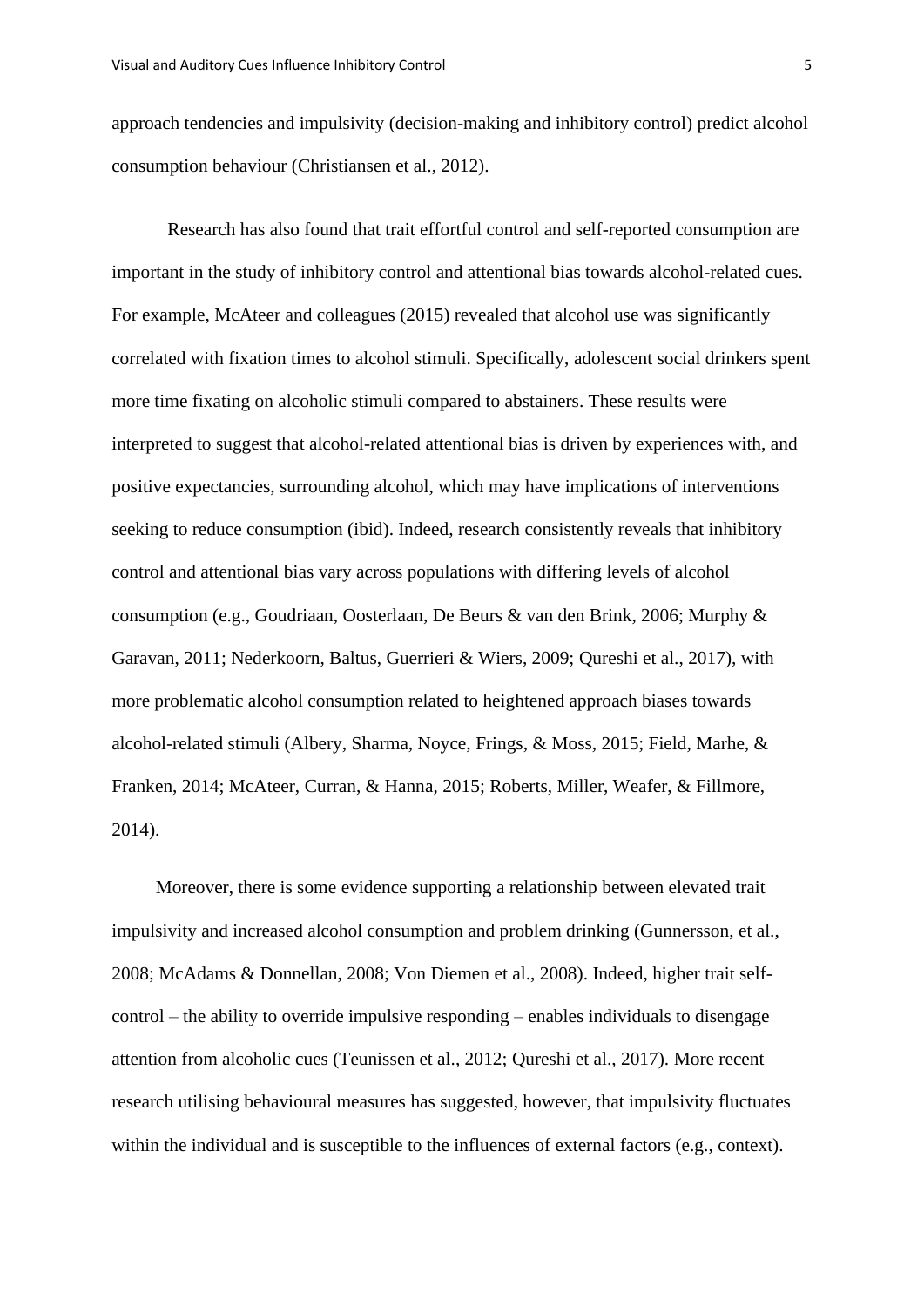For example, Qureshi et al. (2017) found that higher effortful control facilitates performance on an alcohol-related Go/No-Go Task. Taken together, these findings suggest that selfreported alcohol consumption and trait effortful control also warrant careful consideration during the assessment of how alcohol-related cues may impact inhibition.

Stein and colleagues (2000) note that research has focused on the way in which alcohol-related visual, auditory and tactile cues shape alcohol-related thoughts and behaviours. Indeed, previous studies have provided plentiful evidence for the impact of visual alcohol-related stimuli on inhibitory control mechanisms (e.g., Kreusch et al., 2013; Weafer & Fillmore, 2012), yet relatively less research has examined the impact of alcohol-related auditory stimuli on these processes. As an exception, one study has shown that alcoholrelated visual cues impede processing of simultaneously presented auditory signals on a multisensory perception task (Monem & Fillmore, 2016). Other research beyond the focus of substance misuse asserts that the impact of auditory cues on visual attention may be contingent upon their relevance to the task at hand (Leiva, Parmentier, Elchlepp, & Verbruggen, 2015). Specifically, Leiva et al. (2015) found that inhibitory control performance was facilitated when participants' perceived auditory cues to be relevant to visually presented targets (i.e., a tone which indicated to participants that they should respond). Conversely, novel, unexpected sounds (i.e., environmental sounds) impaired performance because participants could not identify their relation to the task requirements<sup>1</sup>. Given that there is a semantic linkage between alcohol-related sounds<sup>2</sup> (i.e., bar-related sounds, such as the opening of beer bottles) and the presentation of alcohol-related visual

<sup>&</sup>lt;sup>1</sup>Here, it may be postulated that the processing of a novel stimuli divides attention, reducing the resources allocated to inhibitory control, thus impairing performance.

<sup>2</sup>According to relational frame theory, related concepts are stored in memory and exposure to one concept can lead to a process of spreading activation, where related constructs are also activated. There are therefore theoretical grounds to propose a semantic link between alcohol-related sights and sounds, with the processes evident upon exposure to alcohol-related visuals also elicited by other sensory cues (Riecke, Schulte-Pelkum, Caniard, & Bülthoff, 2005).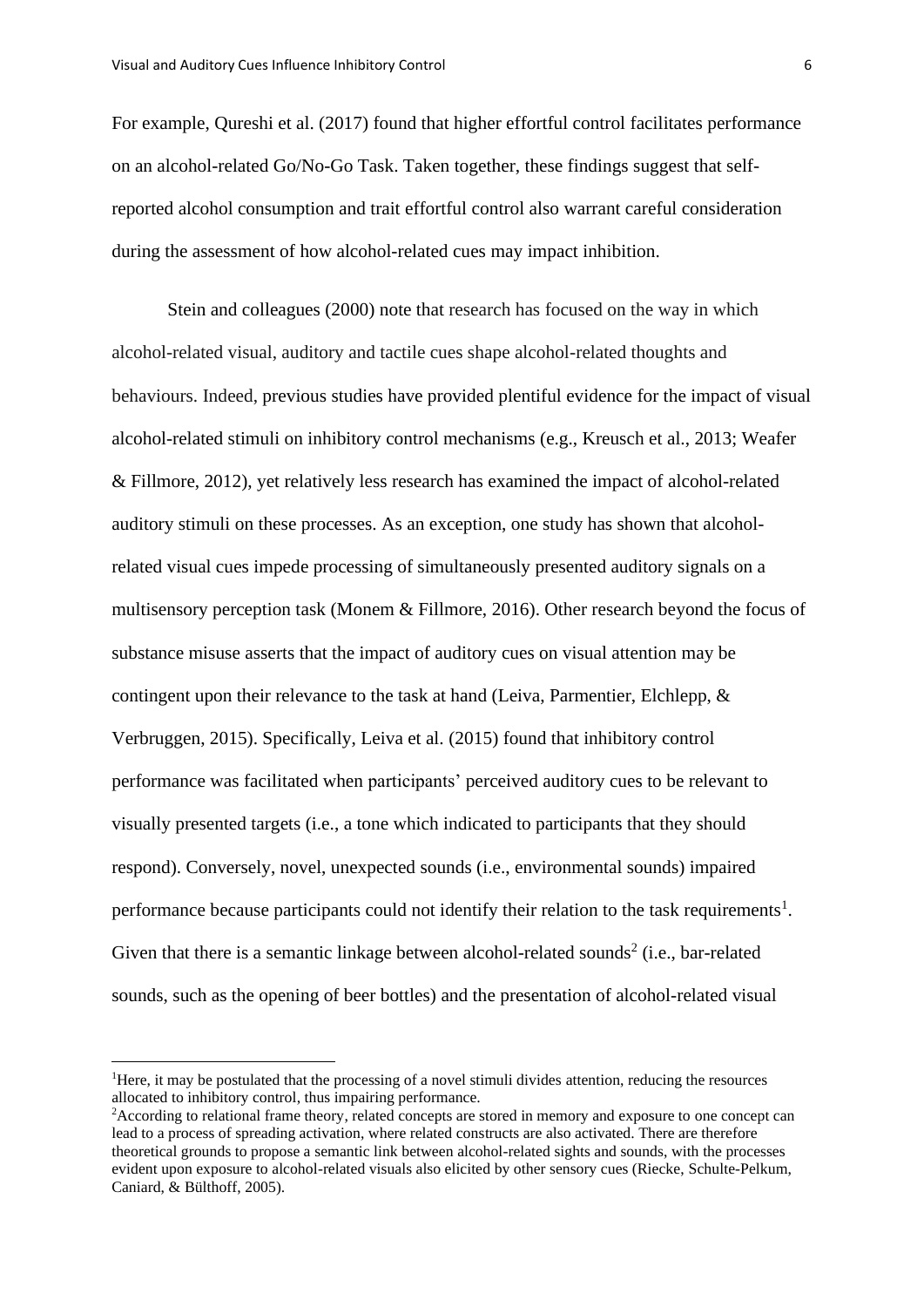stimuli, we therefore speculate that inhibitory control performance may be facilitated, rather than impaired, under such conditions.

Building upon these early findings, the current research examined the influence of contextually relevant alcohol-related visual (e.g., a bottle of liquor) and auditory cues (e.g., opening of alcohol) on inhibitory control mechanisms. Employing the anti-saccade eyetracking task (a direct measure of inhibition; Munoz & Everling, 2004), participants were instructed to fixate on a central point and launch eye movements either towards (pro) or away (anti) from a peripherally placed alcohol-related or neutral target. Within this task, auditory cues that were semantically related to alcohol were presented during 50% of the trials, prior to the alcohol-related visual targets. In line with previous research (Jones & Field, 2015; McAteer, 2015), it was predicted that participants would respond faster to alcohol-related relative to neutral visual stimuli on pro-saccade trials. It was also predicted that they would launch a greater proportion of incorrect saccades towards alcohol-related stimuli during antisaccade trials, demonstrating enhanced attentional bias. Moreover, it was expected that participants would be more accurate and quicker to respond to alcohol-related visual stimuli on pro-saccade trials when they were exposed to short bar-related auditory cues (as per Leiva et al., 2015). However, during anti-saccade trials, we predicted that alcohol-related auditory cues would interfere with goal-directed performance and impair inhibitory control towards visual alcohol-related stimuli (c.f., Monem & Fillmore, 2016). This was underpinned by the rationale that hearing alcohol-related sound (i.e., audio from a bar environment) should make alcohol-related cues more salient to the individual, attracting their attention.

As a second aim, we also investigated whether individual differences in alcohol consumption and trait effortful control could explain the influence that alcohol-related visual and auditory stimuli exert on inhibitory control. We predicted that participants with lower trait effortful control would launch more incorrect saccades and have faster response latencies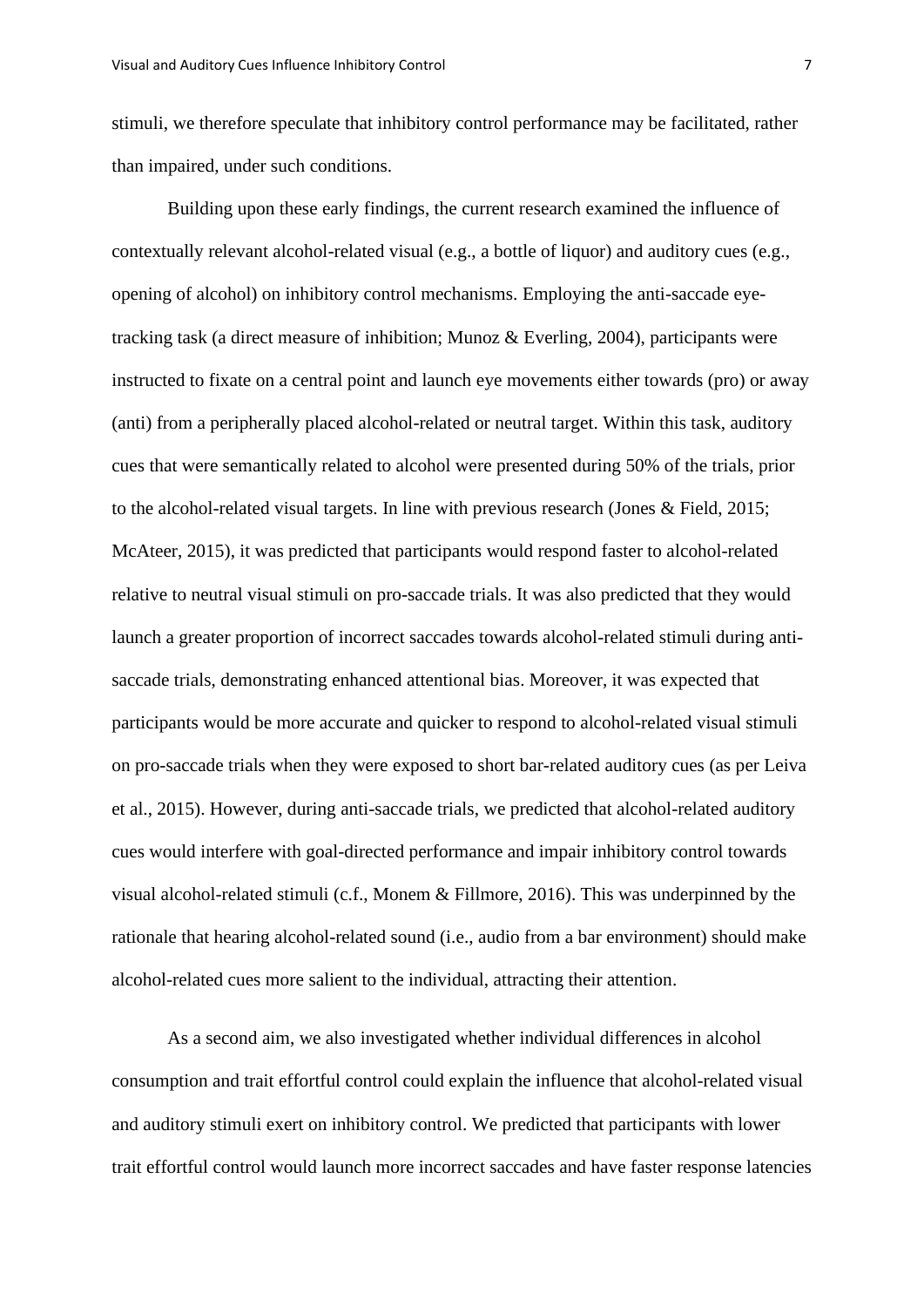to both types of visual stimuli, and within those participants, individuals with higher level of problematic alcohol consumption would show greater response impairment to alcohol-related stimuli (specifically when alcohol-related auditory cues and visual stimuli were paired).

#### **Method**

#### *Participants*

This experimental study follows the international agreements on human experimentation and was approved by the ethics committee at Edge Hill University (UK). Twenty-five participants (15 female,  $Mage = 23.08$ ,  $SD = 8.26$ ; age range 18-53) were recruited via opportunity sampling. The minimum number of participants was determined by an a-priori power analysis, based on pilot studies, and indicated that a minimum sample size of 12 participants was required to detect a predicted effect size of  $\eta^2 = 0.17$  with 80% power. In order to ensure sufficient statistical power, this recommended sample size was doubled and25 participants were recruited. This sample size and gender ratio is consistent with that reported in previous research (Monem & Fillmore, 2016, *n* = 25, *n* = 13 females; Leiva et al., 2013, *n* = 20, *n* = 15 females; Vorstius, Radach, Lang, & Riccardi, 2008; *n* = 24, *n =* 12 females). Participants were required to be over the legal age of drinking to take part (18 years old in the U.K.) and reported no visual acuity or auditory deficits.

# *Measures*

*Alcohol Consumption*. The Alcohol Use Disorders Identification Test (AUDIT; Saunders et al., 1993) was used to assess alcohol consumption and drinking behaviours. Participants respond to this 10-item questionnaire on a Likert response scale anchored between 0 (Never) and 4 (4 or more times). Responses to this questionnaire showed excellent internal consistency, Cronbach's  $a = 0.80$ , with a mean of  $6.26$  (*SD* = 3.82).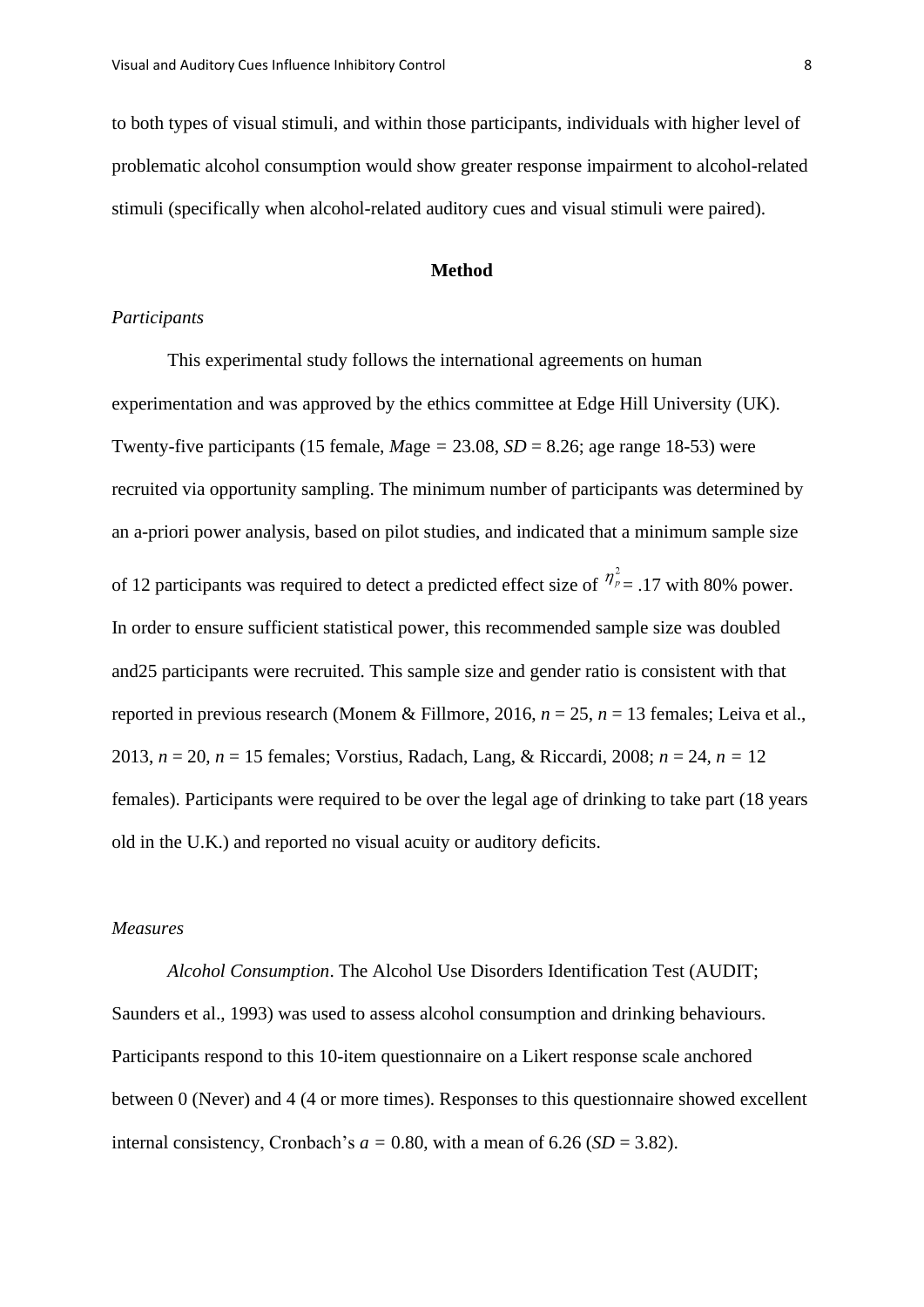*Effortful Control.* The effortful control sub-section of the Adult Temperament Questionnaire (ATQ; Rothbart et al., 2000) was used to measure trait effortful control. This 35-item sub-scale includes three sub-components of attentional control (capacity to voluntarily focus as well as shift attention), inhibitory control (capacity to suppress inappropriate approach behavior), and activation control (capacity to perform activities that one would rather avoid). Participants responded to questions on a Likert scale anchored between 1 (Extremely untrue of you) and 7 (extremely true of you). Responses to this questionnaire also showed excellent internal consistency, *a* = 0.90, with a mean of 50.97 (*SD*  $= 10.20$ ).

*Anti-saccade task*. Participants completed an anti-saccade task to measure their inhibitory control performance. Throughout this task, participants' eye-movements were recorded using a video-based pupil-tracking system (EyeLink 1000; SR Research Ltd), and their heads were stabilised by a chin rest situated 57cm from the computer.

*Visual Stimuli.* For the alcohol-related visual stimulus, a bottle of unbranded liqueur was used, whilst the neutral stimulus was a green rectangle, matched for size and luminosity. Given the size of the stimuli and the short duration of presentation, the study needed to use stimuli that were recognisably alcohol related and non-alcohol related. Previous research has revealed that the use of alcoholic and non-alcoholic appetitive stimuli (e.g. alcoholic versus soft drinks – Cavanagh & Obasi, 2015) or alcoholic versus neutral stimuli (Kreusch et al., 2013) has yielded mixed results, so the decision was made to use explicitly alcohol-related and non-alcohol related visual cues.

*Auditory Stimuli.* A series of pilot studies were conducted to establish the optimum audio cues (See Supporting Information File 1). Participants heard bar-related cues of short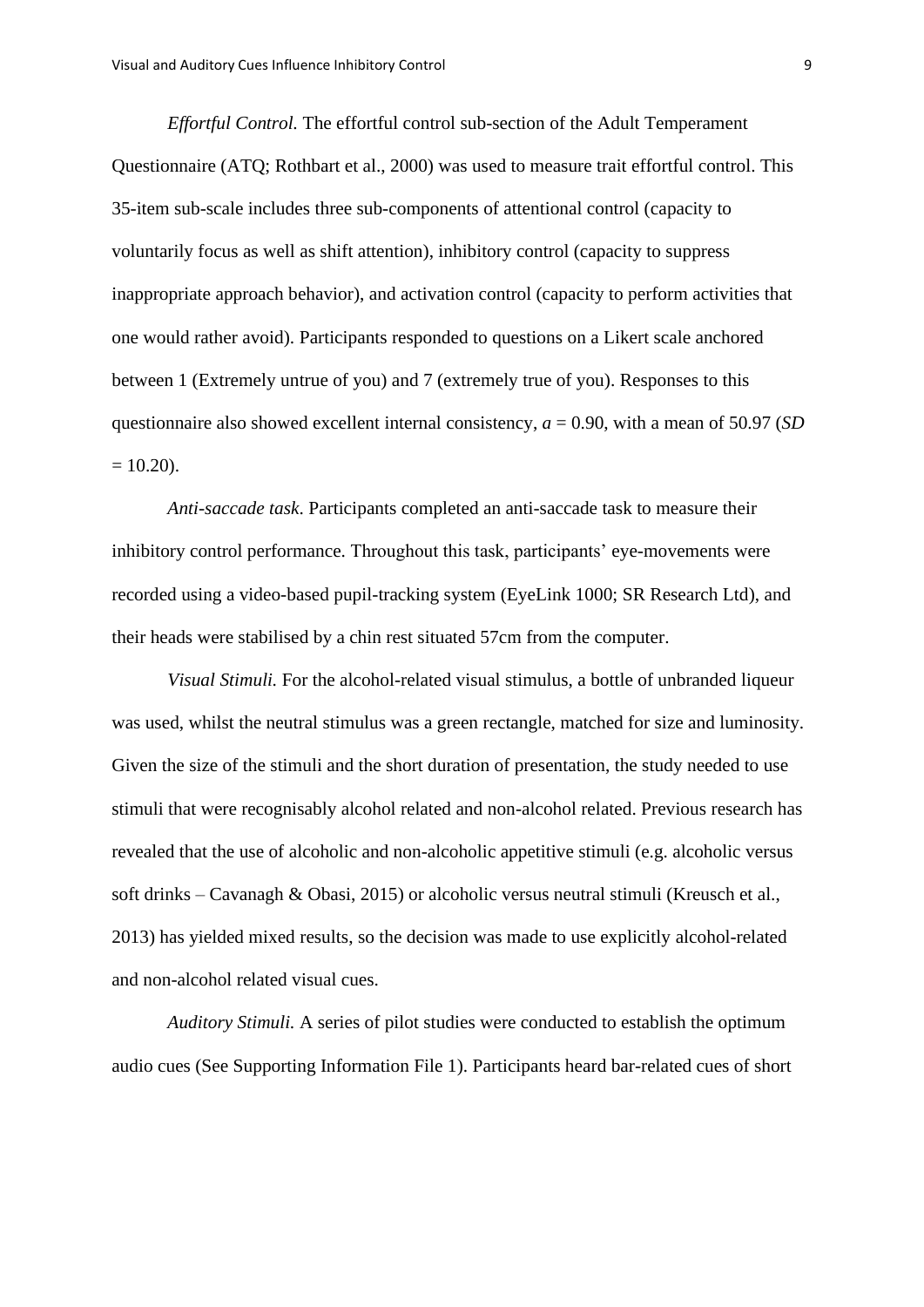duration (48 kHz), which were presented randomly on 50% of trials<sup>3</sup>. On the remaining 50% of trials, no sound was heard. Auditory cues were presented randomly after the onset of a fixation cross for the remaining duration of the trial (see Figure 1).

#### *Procedure*

Participants were asked to refrain from consuming alcohol 12 hours before taking part in the study. On arrival, they first completed the anti-saccade task and then the AUDIT and ATQ to avoid alcohol-related priming of the questionnaire content (in line with McAteer et al., 2015). Participants sat in a quiet room in front of a computer screen and were asked to wear headphones. Eye movements were validated using a nine-point calibration system.

Within both pro- and anti-saccade trials, participants were instructed to fixate on a black cross, presented on a white background. This was followed by an auditory cue with a stimulus onset asynchrony of 800 or 1000ms after fixation cross presentation (randomised) on 50% of trials. This fixation point then changed to a coloured dot after 1500ms,informing the participant to perform an anti- (red) or pro-saccade (blue). Alcohol-related (a bottle of unbranded liquor) or neutral stimuli (a green rectangle) were then presented randomly on either the left or right side of the computer screen for 1500 ms. During pro-saccade trails, participants were required to look directly at the target as quickly and accurately as possible. During anti-saccade trials, participants were instructed to look directly away from the target, to its mirror position. The auditory cue lasted until the end of the trial and the inter-trial interval was 1500 ms. Figure 1 provides an overview of the trial procedure.

The experiment was organised into eight blocks of four anti-saccade and four prosaccade trials, and block order (pro or anti) was randomised for each participant. There were

<sup>&</sup>lt;sup>3</sup> After completing the task, participants were asked what they thought the auditory cues represented. All stated that the cues were bar-related.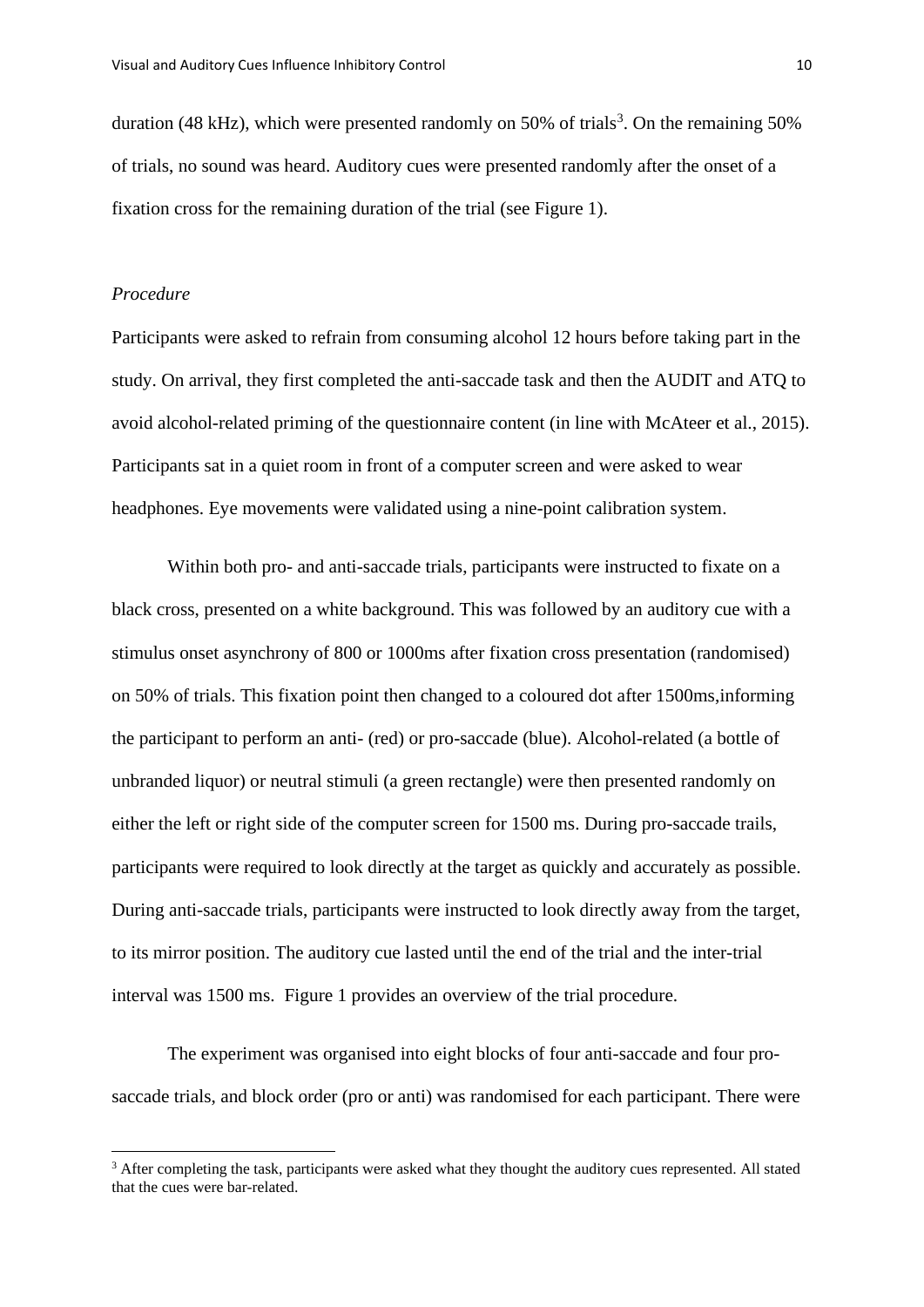a total of 224 trials, with 28 trials per block. The alcohol-related and neutral visual stimuli order and position were randomised within blocks, and were balanced equally within blocks and overall. The first eight trials in each block were treated as practice trials and removed from the final analyses (as per Umiltà & Moscovitch, 1994).

#### **[INSERT FIGURE 1 HERE]**

# *Data Analysis*

Saccades with initial latencies of 80-600ms and amplitudes more than 2° were included (c.f. Kanjee, Yücel, Steinbach, González & Gupta, 2012), resulting in 3798 valid trials (91.3%), a similar proportion to other saccade experiments (e.g. Vorstius, Radach, Lang & Riccardi, 2008). The initial saccades that met these parameters and were also classified as 'full' saccades towards (pro) or away (anti) from the stimuli were included in the final analyses. This was achieved using 'barriers' set at  $x = 412$  for the left of the screen and  $x =$ 612 for the right of the screen. Specifically, saccade end-points were included if they were beyond the appropriate barrier (for example, a pro-saccade trial to the right-hand side of the screen would need to exceed 612), and met the latency parameters. For error rates, the barrier was used to assess if saccades ended past the barrier on the incorrect side.

A series of two-way repeated measures Analysis of Variance tests (ANOVA) were conducted for response latencies and error rates on anti- and pro-saccade trials to examine the effect of visual stimuli (alcohol-related or neutral images) and auditory cue type (alcoholrelated and none). Analyses of Covariance (ANCOVA), including follow-up simple main effect analyses, were then conducted to elucidate any moderating role of alcohol consumption (AUDIT) and trait effortful control (ATQ; in accordance with Judd, Kenny, & McClelland, 2001).

## **Results**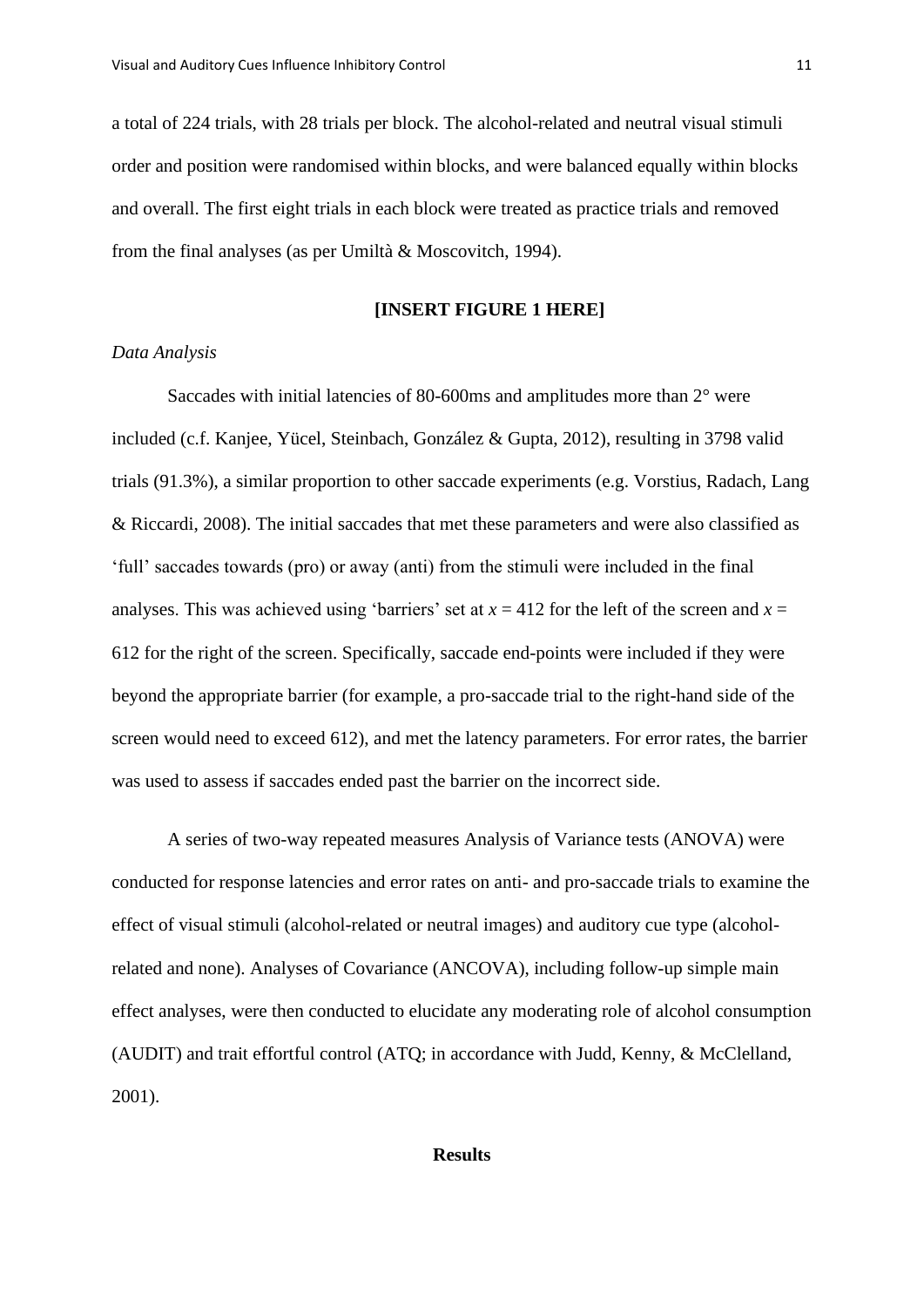#### *Saccadic Latencies*

*Pro-saccade trials*. There was a significant main effect of visual stimuli, with faster latencies to alcohol stimuli ( $M = 232.59$ ,  $SD = 46.77$ ) compared to neutral stimuli ( $M =$ 249.18, *SD* = 50.50),  $F(1, 24) = 9.75$ ,  $p < .01$ ,  $\frac{\eta_p^2}{r} = .29$ . There was also a significant main effect of auditory cue type, with bar-related sound cues facilitating responses ( $M = 229.96$ ,  $SD = 45.23$ ) compared to no sound cue ( $M = 251.82$ ,  $SD = 52.18$ ) across both visual stimuli types,  $F(1, 24) = 15.53$ ,  $p < 0.01$ ,  $\frac{\eta_p^2}{r} = 0.39$ . There was no significant interaction between visual and auditory stimuli,  $p > 0.05$ . Adding AUDIT and trait effortful control as covariates resulted in no significant main effects or interactions (all  $p's > .19$ ).

*Anti-saccade trials*. There was no significant main effect of visual stimuli (*p* = .46), and no interaction between visual stimuli and auditory cue type  $(p = .64)$ . A significant main effect of auditory cue type indicated that bar-related cues facilitated response latencies ( $M =$ 280.57, *SD* = 53.65) compared to when there was no cue (*M* = 319.37, *SD* = 53.00) for both visual stimuli types,  $F(1, 24) = 33.18$ ,  $p < .01$ ,  $\eta_p^2 = .58$ . Adding AUDIT and trait effortful control as covariates resulted in no significant main effects or interactions (all *p*'s > .06). Latencies by saccade type, visual stimuli and auditory cue type are shown in Table 1.

#### [INSERT TABLE 1 HERE]

## *Error rate (anti-saccade only)*

There was a significant main effect of visual stimuli with more errors to alcohol stimuli  $(M =$ 0.19, *SD* = 0.16) relative to neutral stimuli ( $M = 0.13$ , *SD* = 0.11),  $F(1, 24) = 10.44$ ,  $p < .01$ ,  $\eta_{p}^{2} = 0.30$ . There was also a significant main effect of auditory cue type with participants making fewer errors when they were cued with bar-related sounds ( $M = 0.12$ ,  $SD = 0.11$ )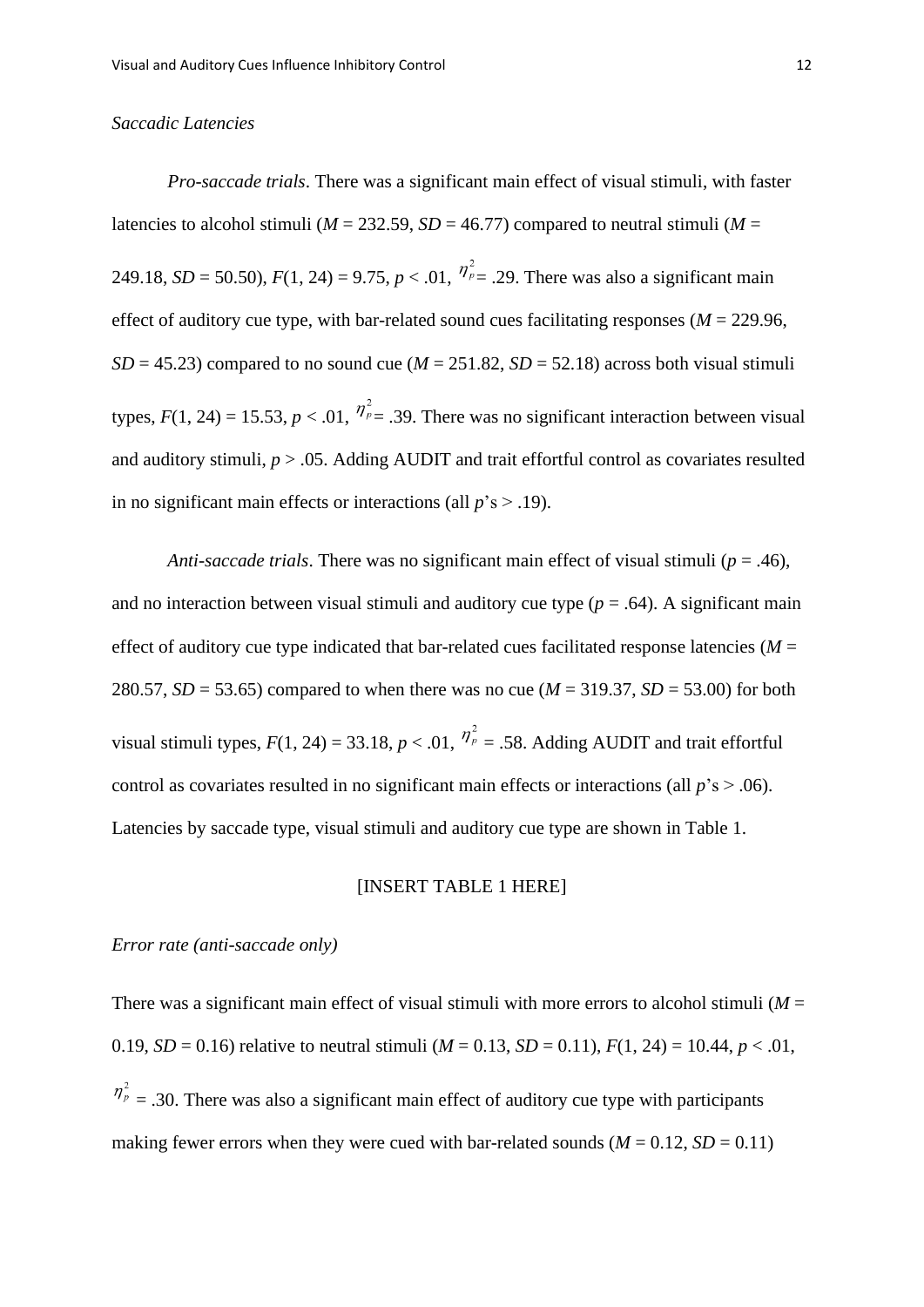compared to no sound ( $M = 0.20$ ,  $SD = 0.15$ ),  $F(1, 24) = 14.45$ ,  $p < .01$ ,  $\frac{\eta_p^2}{r} = .38$ . There was a significant interaction between visual stimuli and auditory cue type,  $F(1, 24) = 20.48$ ,  $p < .01$ ,  $\eta_p^2$  = .46. Simple main effects showed that error rates were significantly higher for alcoholrelated visual stimuli compared to neutral stimuli when there was no auditory cue  $(p < .01)$ ; however there was no difference in error rates between the visual stimuli when hearing barrelated cues ( $p = .57$ ). Error rates were significantly lower for alcohol-related visual stimuli when there was a bar-related cue compared to no cue  $(p < .01)$ , yet there was no significant difference between auditory cue type for neutral visual stimuli ( $p = .77$ ). See Figure 2.

Adding AUDIT and trait effortful control as covariates resulted in a significant main effect of trait effortful control with overall error rates reducing as trait effortful control increased,  $F(1, 20) = 6.55$ ,  $p < .05$ ,  $\frac{\eta_p^2}{\eta_p^2} = .25$ . There was no relationship with AUDIT,  $p > .05$ . There was also a significant interaction between visual stimuli and auditory cue type, *F*(1, 20)  $= 8.28$ ,  $p < .01$ ,  $\frac{\eta_p^2}{r} = .29$ . Simple main effects showed that while there was no difference in error rate between visual stimuli when hearing bar-related cues ( $p = 0.76$ ), there was a significantly higher error rate for alcohol visual stimuli compared to neutral visual stimuli when there was no auditory cue  $(p < .01)$ . For neutral visual stimuli, there was no difference in error rate between auditory cue type  $(p = .77)$ , but error rates were significantly higher for alcohol visual stimuli when there was no cue compared to when the bar cue was heard ( $p <$ .01).

# **[INSERT FIGURE 2 HERE]**

#### **Discussion**

The current research examined the impact of alcohol-related visual stimuli and auditory cues on inhibitory control. Consistent with predictions, participants were significantly quicker to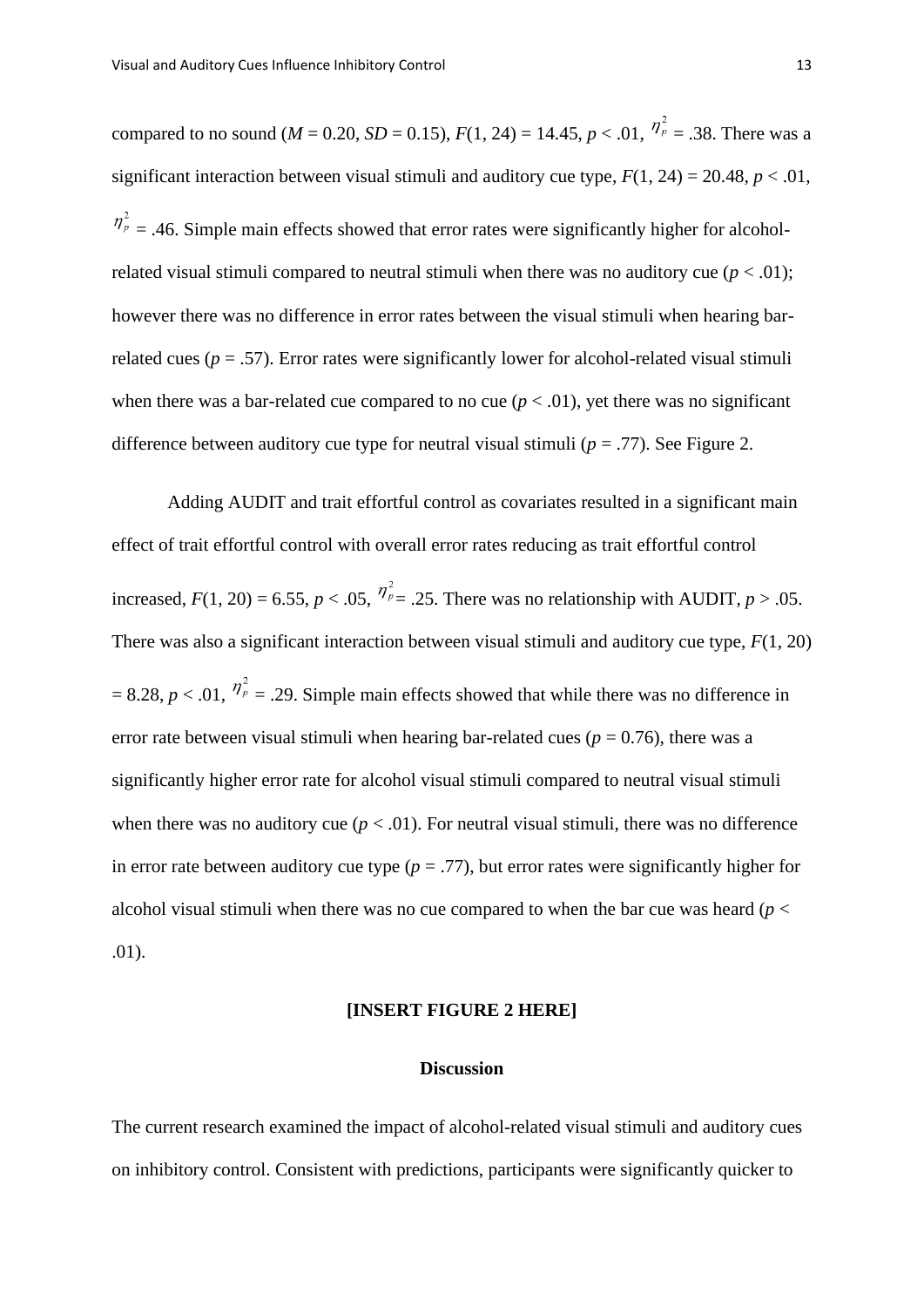respond to alcohol-related visual stimuli on pro-saccade trials. Moreover, they made more errors when responding to alcohol-related relative to neutral visual stimuli on anti-saccade trials. This is in line with previous research suggesting that individuals show greater attentional bias to alcohol-related relative to neutral stimuli (e.g. Albery et al., 2015; Field et al., 2014; Weafer & Fillmore, 2012). Findings also revealed that individual variation in trait effortful control was predictive of inhibitory control performance, with error rates decreasing as effortful control increased. The ability to withhold responses may therefore enhance inhibitory control performance towards alcohol-related stimuli (Qureshi et al., 2017), which in the current study was shown irrespective of self-reported drinking behaviour.

Findings also indicate that participants made fewer errors when alcohol-related auditory cues were presented compared to when no sound cue was presented. However, this facilitatory effect only occurred when bar sounds coincided with the presentation of alcoholrelated visual cues, and not neutral visual cues. These findings are consistent with that of Leiva et al. (2015), who found that inhibitory performance was facilitated when participants heard auditory sounds that were relevant to the visual stimuli, whereas task irrelevant auditory cues impaired performance. In the current task, participants recognised that the auditory cue represented sounds played in an alcohol-related environment, and therefore the relevance of these sounds may have enhanced performance when participants responded to alcohol-related visual stimuli. Conversely, bar-related sounds did not appear to facilitate responding for neutral stimuli, perhaps because participants deemed such auditory cues to be irrelevant to the target. Such findings may indicate that the introduction of alcohol-related auditory cues may effectively re-contextualise alcohol-related visual stimuli, causing them to have less attentional pull. Whilst speculative, this effect may result from the process of evaluative conditioning, whereby an attitude towards one stimulus is changed through its pairing with another (Jones, Olson & Fazio 2010). In other words, when bar-related auditory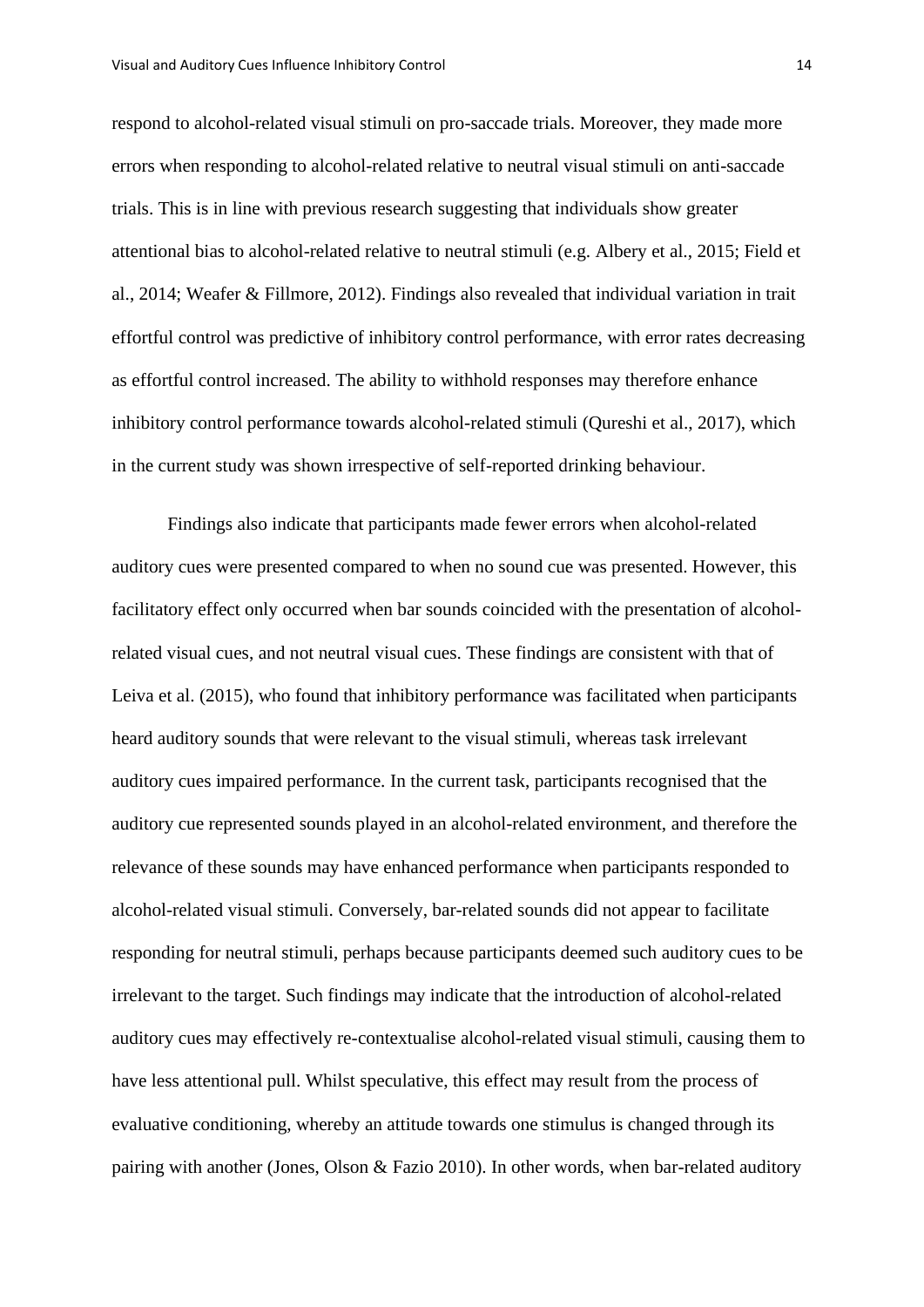cues are paired with alcohol-related visual stimuli, the overall effect may be to associate the visual stimuli with a familiar context, lessening their novelty and reducing any impact on inhibitory control.

Whilst further research in this domain remains prudent, these findings may have a number of important implications. First, they may suggest that attentional bias to alcoholrelated visual cues in the laboratory may not be observed consistently, or to the same degree, when testing occurs in different environments and/or during exposure to a more diverse array of cues. Previous research which only employs alcohol-related visual targets may therefore exaggerate the effect of alcohol-related attentional biases by studying them in relative isolation from other ecologically valid contextual cues. Second, interventions which seek to draw upon such paradigms as a means of effectively re-training inhibitory control (e.g. Jones & Field, 2013) should be aware of the variable dis-inhibitory effect of different alcoholrelated stimuli modalities targeting different senses (c.f. Monk, Sunley, Qureshi, & Heim, 2016). This may have important implications when it comes to the effective implementation of such training in the real world, where individuals are surrounded by a variety of sights and sounds associated with alcohol.

# *Limitations*

As an explorative study, the current study is the first of its kind to examine the effect of introducing alcohol-related auditory cues into the more traditional examination of alcoholrelated ocular inhibition. However, there are limitations in the scope and generalisability of the current findings and future research: First, increasing the number of alcoholic and nonalcoholic stimuli included within the anti-saccade task and assessing their respective valence and arousal would be advisable to control for any familiarisation or practice effects. Presently, we accept that the alcohol-related stimulus may have been more visually attractive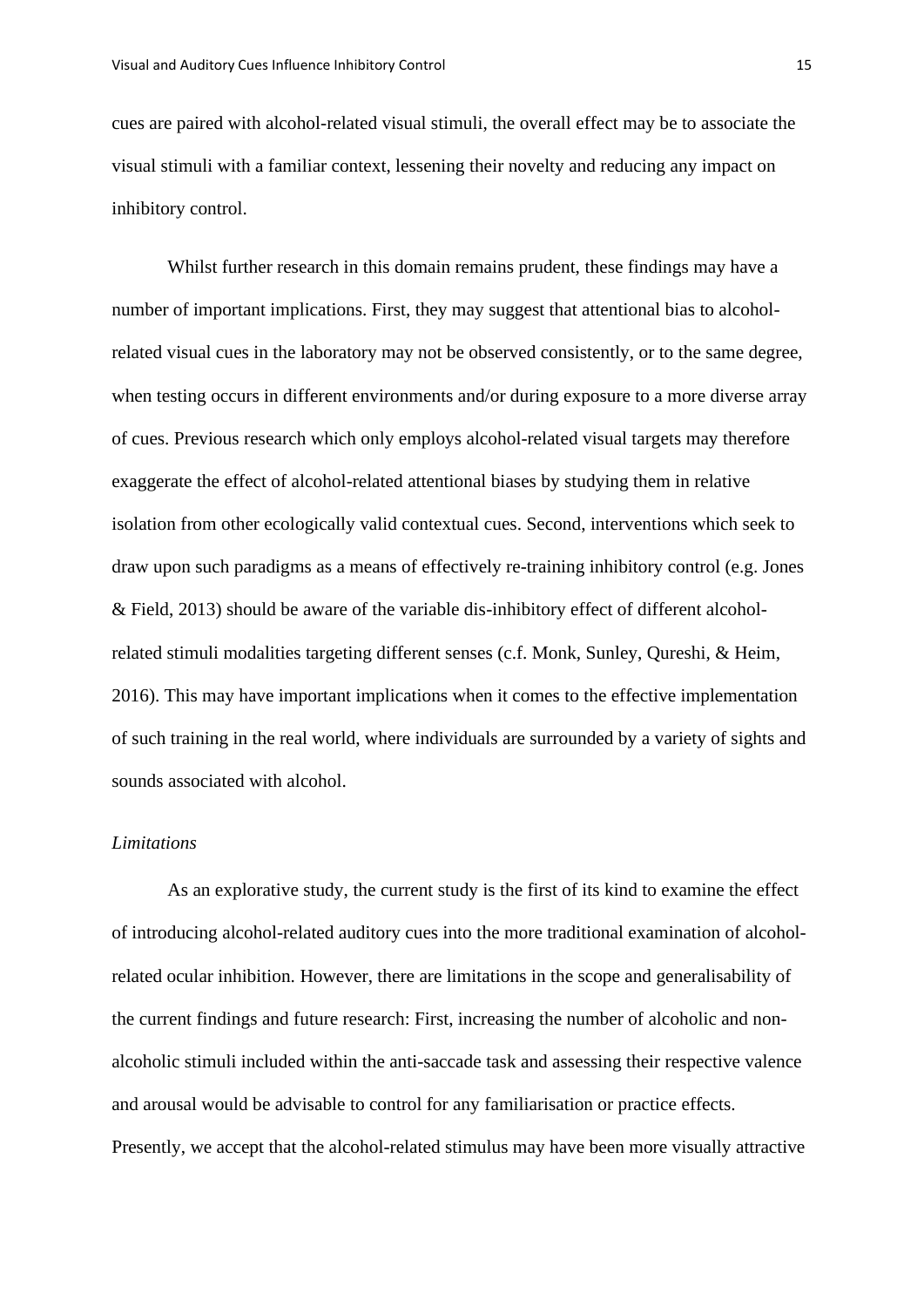than the neutral cue (a green rectangle), meaning that it drew attention regardless of its association with alcohol. If this were the case, however, both slower anti-saccade latencies and higher error rates for the alcohol-related stimuli would be expected. On the contrary, the findings indicate that only error rates were higher for the alcohol-related stimulus, but participants were quicker to launch anti-saccades away from alcohol-related visual stimuli. As such, there are reasonable grounds on which to assert that this performance difference can be attributed to the alcohol-related nature of the stimuli, rather than any inherent differences in the visual attractiveness of the stimuli. Moreover, future research may benefit from employing other appetitive control stimuli. Such comparisons between alcohol-related appetitive and neutral non-appetitive cues are present in the majority of studies in this field (e.g. Kreusch et al., 2013; c.f. Monk et al., 2017 for related discussion). Yet, this means that researchers cannot assuredly separate attentional biases to alcohol-related appetitive cues from other non-alcohol-related appetitive cues (c.f., Adams, Ataya, Attwood, & Munafò 2014).

Based on pilot studies, the current research compared an alcohol-related auditory cue to no sound, in order to simplify the study design, maintain statistical power, and provide an absolute contrast to the alcohol-related stimuli. However, bar-related auditory cues were found to facilitate response latencies to both alcohol-related and neutral visual targets, suggesting that short bursts of sound may therefore arouse participants and trigger a response. Further exploration of the comparable effect of varying auditory cues is therefore recommended.

Research has demonstrated that differences in inhibitory control emerge between intoxicated relative sober individuals (c.f., De Wit, 1996; Roberts, Miller, & Weafer, 2014; Weafer & Fillmore, 2015). Whilst participants were asked to remain abstinent from alcohol prior to participating in the current study, we did not verify this using an objective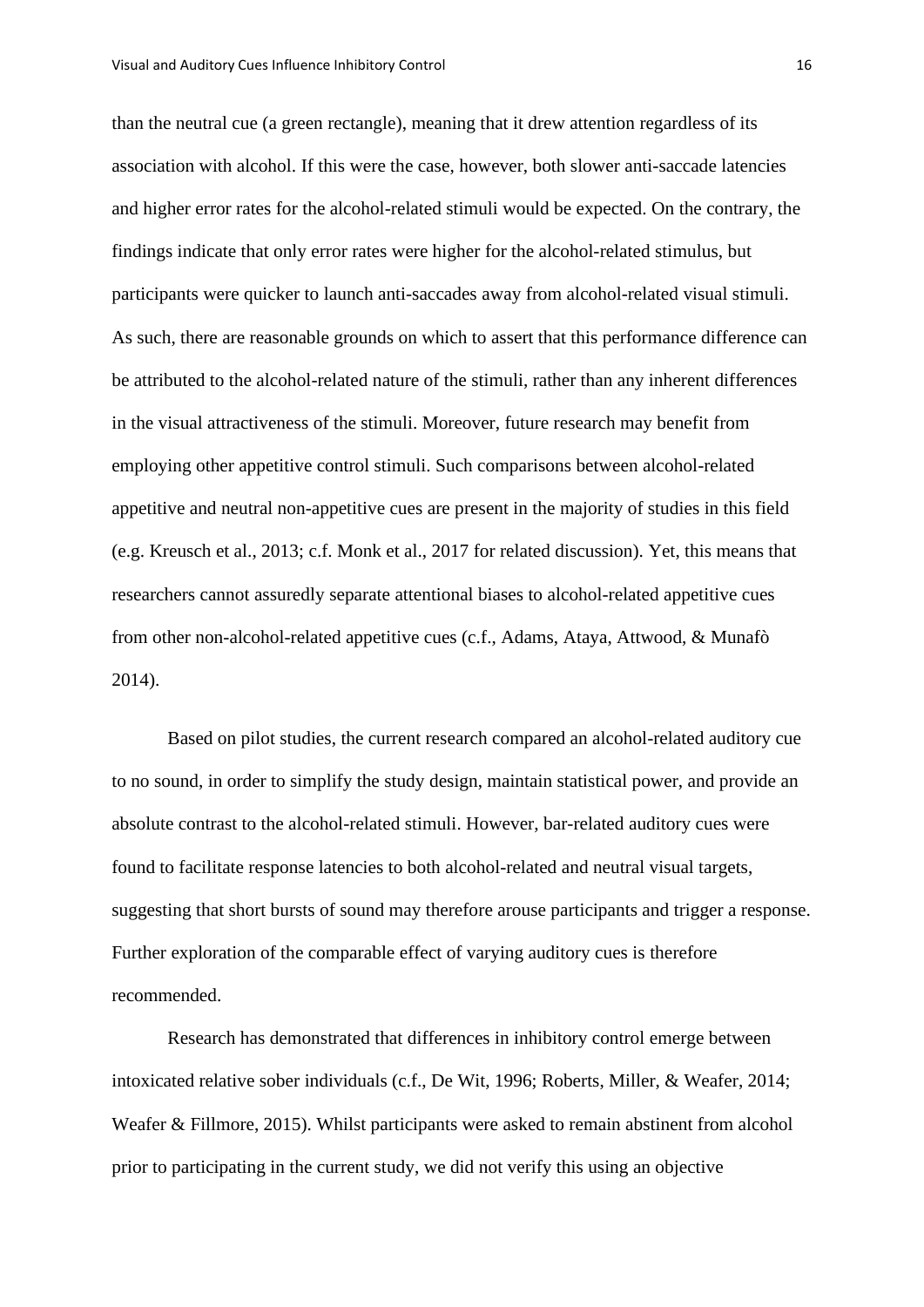breathalyser reading. It must therefore be noted that although the admittance of intoxicated individuals was highly unlikely in this study, any inadvertent inclusion of non-sober participants would have the capacity to impact the validity of the results*.* Finally, the participant sample was predominantly university students, who are immersed typically in a social, pub-based drinking culture (Straus & Bacon, 1995). As such, context-related cueing might be particularly likely (Rumelhart & Todd, 1993) and future research beyond this sample is recommended.

# **Conclusion**

The current findings are the first to indicate that visual and auditory alcohol-related cues differentially impact inhibitory control performance. Specifically, auditory cues may recontextualise visual stimuli into a more familiar setting that reduces their saliency and lessens their attentional pull. Moreover, trait effortful control may predict an individual's ability to respond to external stimuli, with greater effortful control facilitating inhibitory performance. These findings suggest that inhibitory control levels may vary in real-world alcohol-related environments where individuals are surrounded by associated sights and sounds, and this may impact their ability to control consumption behaviour. Such findings may have implications for alcohol interventions, which in order to be effective, must be capable of taking into account such contextual and individual variations in inhibitory control.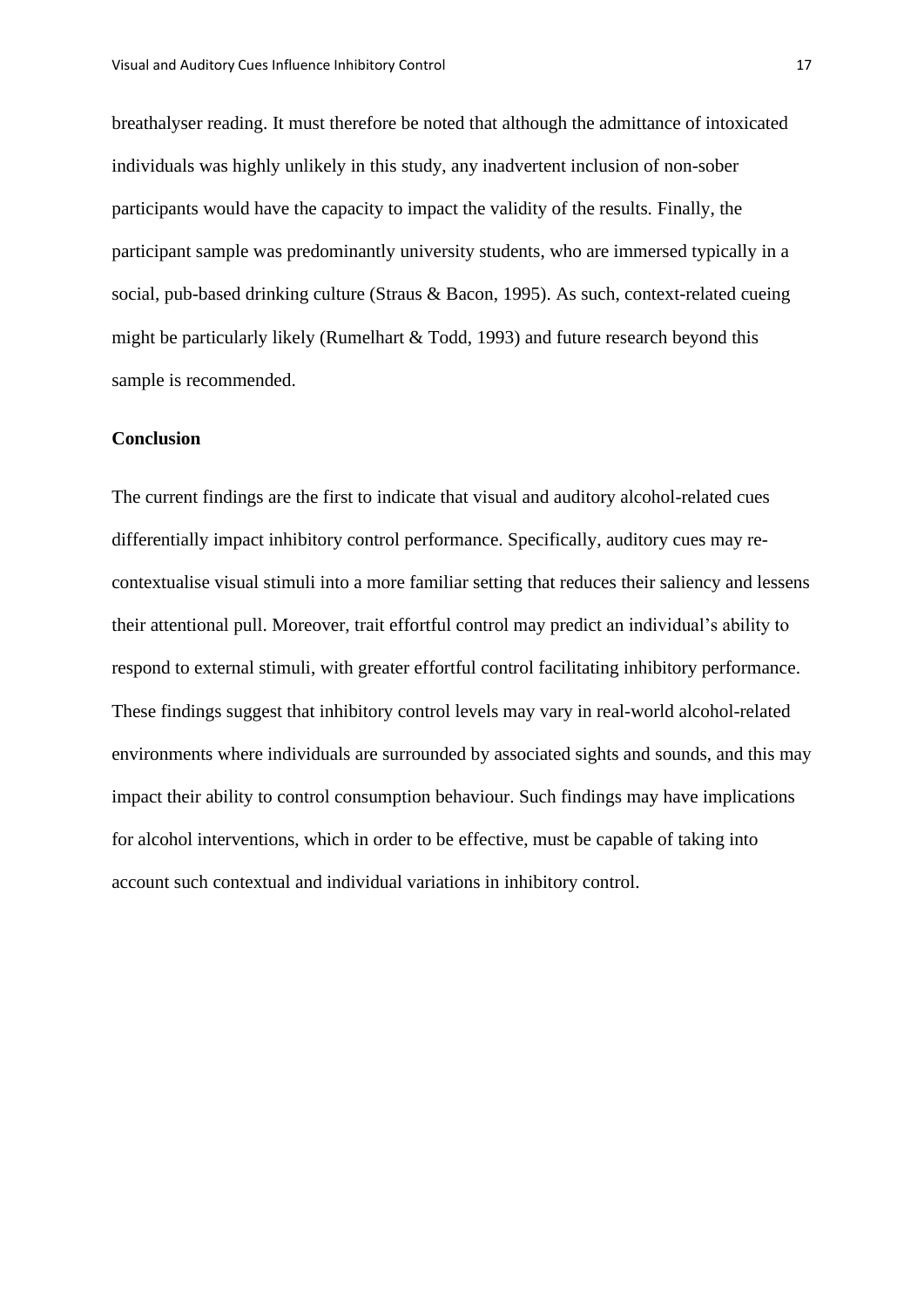#### **References**

- Adams, S., Ataya, A. F., Attwood, A. S., & Munafò, M. R. (2013). Effects of alcohol on disinhibition towards alcohol-related cues. *Drug & Alcohol Dependence. 127*, 137-142. <https://doi.org/10.1016/j.drugalcdep.2012.06.025>
- Albery, I., Sharma, D., Noyce, S., Frings, D., & Moss, A. (2015). Testing a frequency of exposure hypothesis in attentional bias for alcohol-related stimuli amongst social drinkers. *Addictive Behaviors Reports*, *1*, 68-72. <https://doi.org/10.1016/j.abrep.2015.05.001>
- Cavanagh, L., & Obasi, E. M. (2015). The moderating role of implicit alcohol-related cognitions in hazardous alcohol use. *Addiction, Research & Theory, 23,* 380-390. <https://doi.org/10.3109/16066359.2015.1011624>
- Christiansen, P., Cole, J. C., Goudie, A. J., & Field, M. (2012). Components of behavioural impulsivity and automatic cue approach predict unique variance in hazardous drinking. *Psychopharmacology, 219*, 501-510.<https://doi.org/10.1007/s00213-011-2396-z>
- Cooney, N., Gillespie, R., Baker, L., & Kaplan, R. (1987). Cognitive changes after alcohol cue exposure. *Journal of Consulting and Clinical Psychology, 55*, 150-155.
- De Wit, H. (1996). Priming effects with drugs and other reinforcers. *Experimental and Clinical Psychopharmacology, 4*, 5-10. <https://doi.org/10.1037/1064-1297.4.1.5>
- Field, M., Marhe, R., & Franken, I. (2014). The clinical relevance of attentional bias in substance use disorders. *CNS Spectrums*, *19*, 225-230.

<https://doi.org/10.1017/S1092852913000321>

Field, M., & Cox, W. M. (2008). Attentional bias in addictive behaviors: A review of its development, causes, and consequences. *Drug and Alcohol Dependence, 97,* 1-20. <https://doi.org/10.1016/j.drugalcdep.2008.03.030>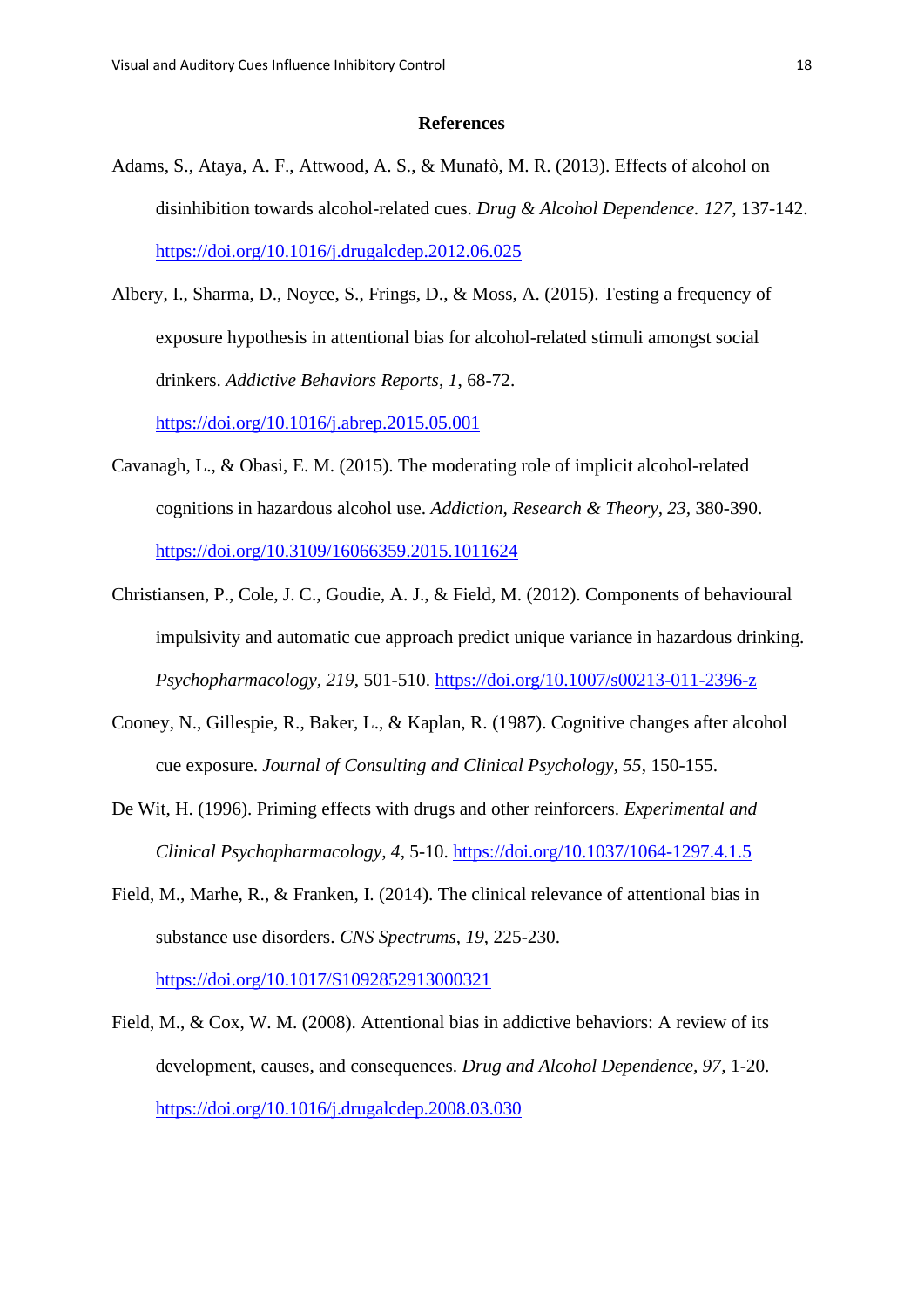- Field, M., Wiers, R. W., Christiansen, P., Fillmore, M. T., & Verster, J. C. (2010). Acute alcohol effects on inhibitory control and implicit cognition: Implications for loss of control over drinking. *Alcoholism: Clinical and Experimental Research*, *34*, 1346-1352. <https://doi.org/10.1111/j.1530-0277.2010.01218.x>
- Fleming, K. A. & Bartholow, B. D. (2014). Alcohol cues, approach bias, and inhibitory control: Applying a dual process model of addiction to alcohol sensitivity*. Psychology of Addictive Behaviors, 28*, 85-96. <http://psycnet.apa.org/doi/10.1037/a0031565>
- Goudriaan, A. E., Oosterlaan, J., De Beurs, E., & Van Den Brink, W. (2006). Neurocognitive functions in pathological gambling: A comparison with alcohol dependence, Tourette syndrome and normal controls. *Addiction, 101*, 534-547. [https://doi.org/10.1111/j.1360-](https://doi.org/10.1111/j.1360-0443.2006.01380.x) [0443.2006.01380.x](https://doi.org/10.1111/j.1360-0443.2006.01380.x)
- Gunnarsson, M., Petter Gustavsson, J., Tengström, A., Franck, J., & Fahlke, C. (2008). Personality traits and their associations with substance use among adolescents. *Personality and Individual Differences, 45*, 356-360. <https://doi.org/10.1016/j.paid.2008.05.004>
- Grant, N. K. & Macdonald, T. K. (2005). Can alcohol lead to inhibition or disinhibition? Applying alcohol myopia to animal experimentation. *Alcohol and alcoholism*, *40*, 373- 378. <https://doi.org/10.1093/alcalc/agh177>
- Houben, K., & Wiers, R. W. (2009). Response inhibition moderates the relationship between implicit associations and drinking behavior. *Alcoholism: Clinical and Experimental Research, 33*, 626-633.<https://doi.org/10.1111/j.1530-0277.2008.00877.x>
- Jones, A. & Field, M. (2015). Alcohol-related and negatively valenced cues increase motor and oculomotor disinhibition in social drinkers. *Experimental and Clinical Psychopharmacology*, *23*, 122-129. <https://doi.org/10.1037/pha0000011>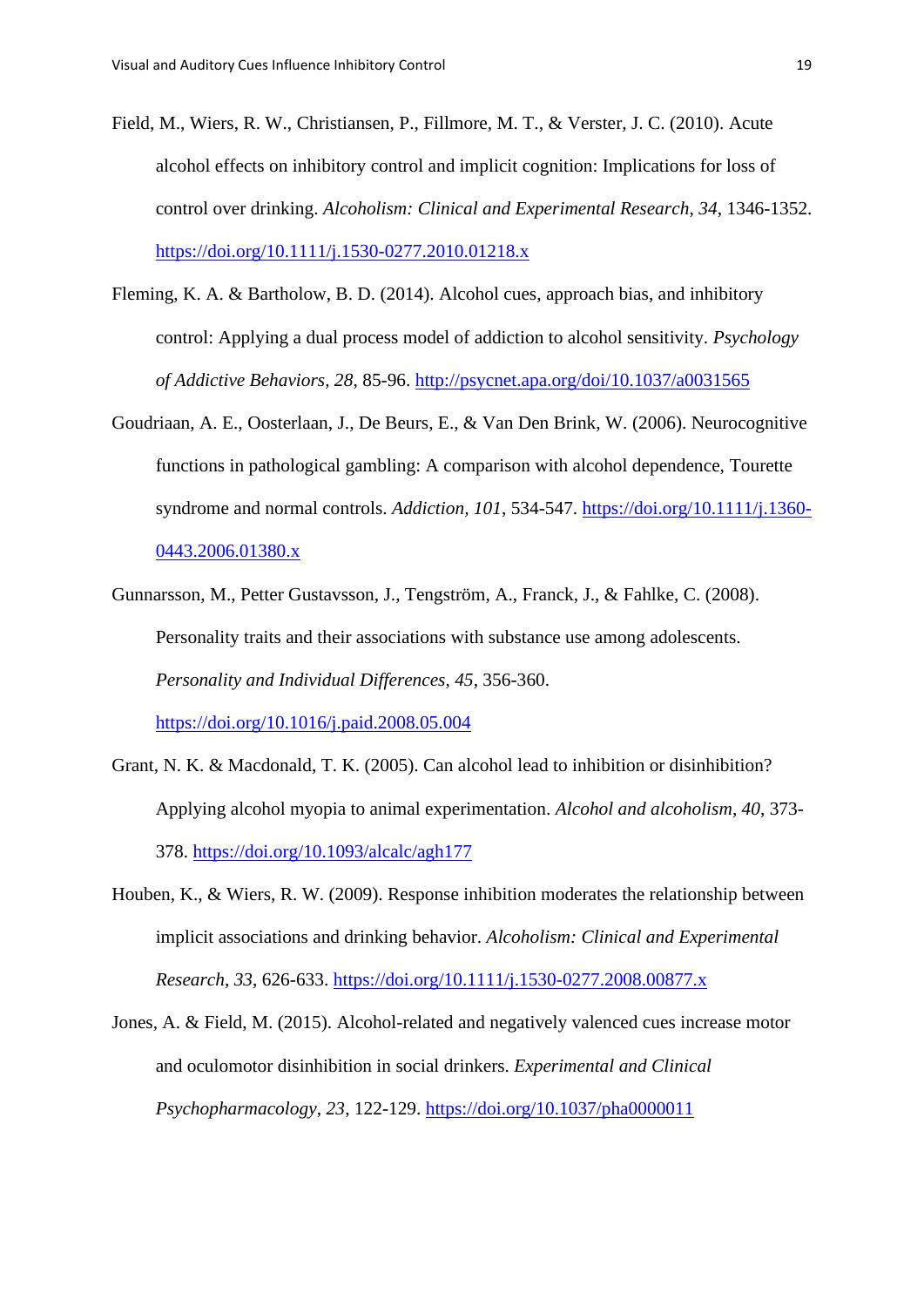- Jones, A. & Field, M. (2013). The effects of cue-specific inhibition training on alcohol consumption in heavy social drinkers. *Experimental and Clinical Psychopharmacology*, *21*, 8-16. <http://psycnet.apa.org/doi/10.1037/a0030683>
- Jones, A., Hogarth, L., Christiansen, P., Rose, A. K., Martinovic, J., & Field, M. (2012). Reward expectancy promotes generalized increases in attentional bias for rewarding stimuli. *Quarterly Journal of Experimental Psychology, 65,* 2333-2342. <https://doi.org/10.1080/17470218.2012.686513>
- Jones, C. R., Olson, M. A. & Fazio, R. H. (2010). Evaluative conditioning: The "how" question. *Advances in Experimental Social Psychology, 43*, 205-255. [https://doi.org/10.1016/S0065-2601\(10\)43005-1](https://doi.org/10.1016/S0065-2601(10)43005-1)
- Judd, C. M., Kenny, D. A., & McClelland, G. H. (2001). Estimating and testing mediation and moderation in within-subjects designs. *Psychological Methods*, *6*, 115-134. [https://doi.org/10.1037//1082-989X.6.2.115](https://doi.org/10.1037/1082-989X.6.2.115)
- Kanjee, R., Yücel, Y. H., Steinbach, M. J., González, E. G. & Gupta, N. (2012). Delayed saccadic eye movements in glaucoma. *Eye and Brain, 4,* 63-68.

<https://doi.org/10.2147/EB.S38467>

King, A. & Byers, J. (2004). Alcohol-induced impairment in heavy episodic and light social drinkers. *Journal of Studies on Alcohol*, *65*, 27-36.

<https://doi.org/10.15288/jsa.2004.65.27>

Kreusch, F., Vilenne, A., & Quertemont, E. (2013). Response inhibition toward alcoholrelated cues using an alcohol go/no-go task in problem and non-problem drinkers. *Addictive Behaviors*, *38*, 2520-2528. <https://doi.org/10.1016/j.addbeh.2013.04.007>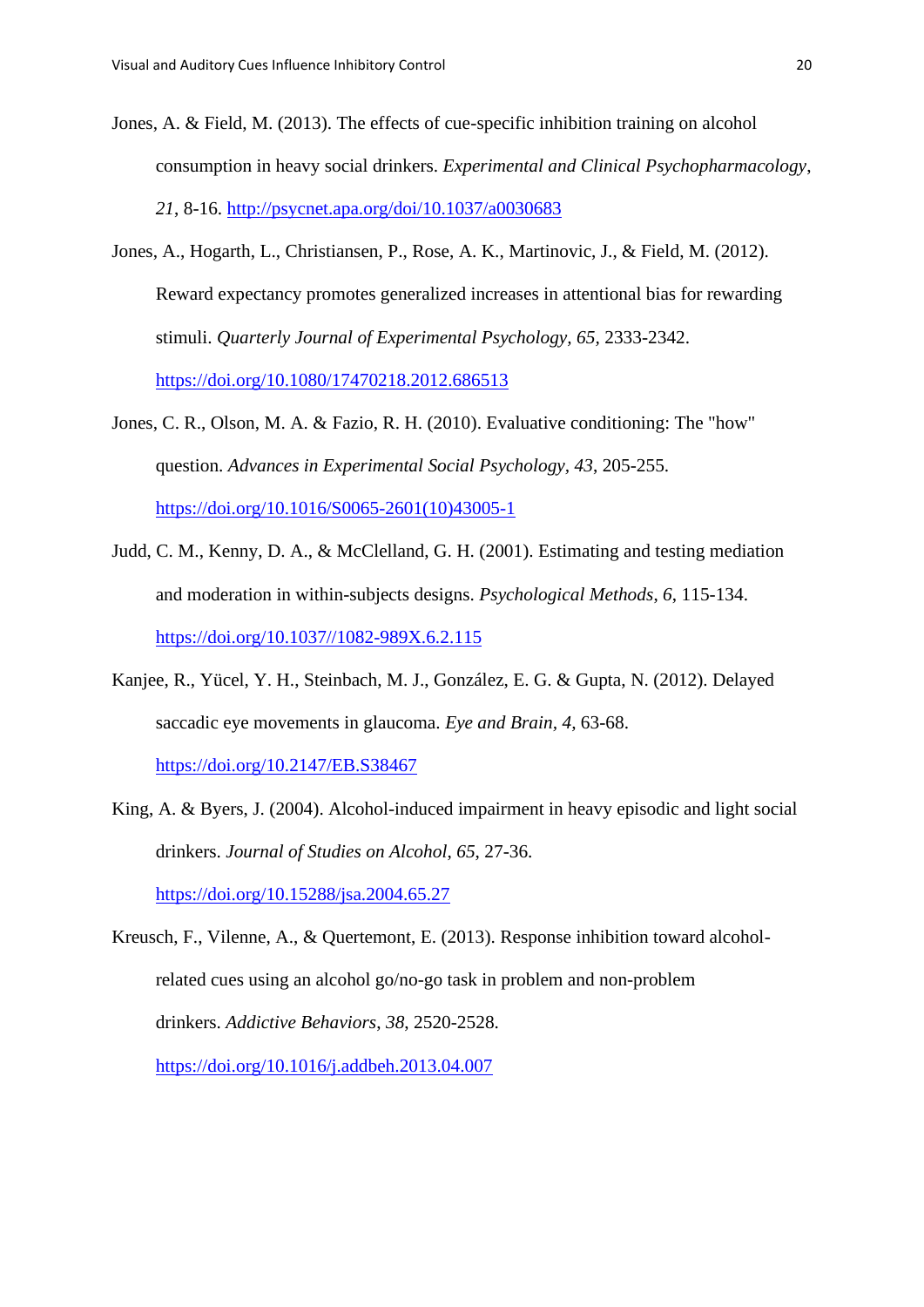- Laude, J., & Fillmore, M. (2015). Alcohol cues impair learning inhibitory signals in beer drinkers. *Alcoholism: Clinical and Experimental Research*, *39*, 880-886. <https://doi.org/10.1111/acer.12690>
- Leiva, A., Parmentier, F. B. R., Elchlepp, H., & Verbruggen, F. (2015). Reorienting the mind: The impact of novel sounds on go/no-go performance. *Journal of Experimental Psychology: Human Perception & Performance*. *41*, 1197-1202. <http://psycnet.apa.org/doi/10.1037/xhp0000111>
- Manchery, L., Yarmush, D. E., Luehring-Jones, P., & Erblich, J. (2017). Attentional bias to alcohol stimuli predicts elevated cue-induced craving in young adult social drinkers. *Addictive Behaviors, 70,* 14-17.<https://doi.org/10.1016/j.addbeh.2017.01.035>
- McAdams, K. K., & Donnellan, M. B. (2009). Facets of personality and drinking in first-year college students. *Personality and Individual Differences, 46*, 207-212. <https://doi.org/10.1016/j.paid.2008.09.028>
- McAteer, A., Curran, D., & Hannah, D. (2015). Alcohol attention bias in adolescent social drinkers: An eye tracking study. *Psychopharmacology, 232,* 3183-3191. <https://doi.org/10.1007/s00213-015-3969-z>
- Monem, R & Fillmore, M. (2016). Alcohol-related visual cues impeded the ability to process auditory information: Seeing but not hearing. *Psychology of Addictive Behaviours*, *30*, 12-17. <http://psycnet.apa.org/doi/10.1037/adb0000140>
- Monk, R., Sunley, J., Qureshi, A., & Heim, D. (2016). Smells like inhibition: The effects of olfactory and visual alcohol cues on inhibitory control. *Psychopharmacology, 233,* 1331-1337*.* <https://doi.org/10.1007/s00213-016-4221-1>
- Monk, R. L., Qureshi, A., Pennington, C. R., & Hamlin, I. (2017). Generalised inhibitory impairment to appetitive cues: From alcoholic to non-alcoholic visual stimuli. *Drug and Alcohol Dependence, 1,* 26-32. <https://doi.org/10.1016/j.drugalcdep.2017.07.038>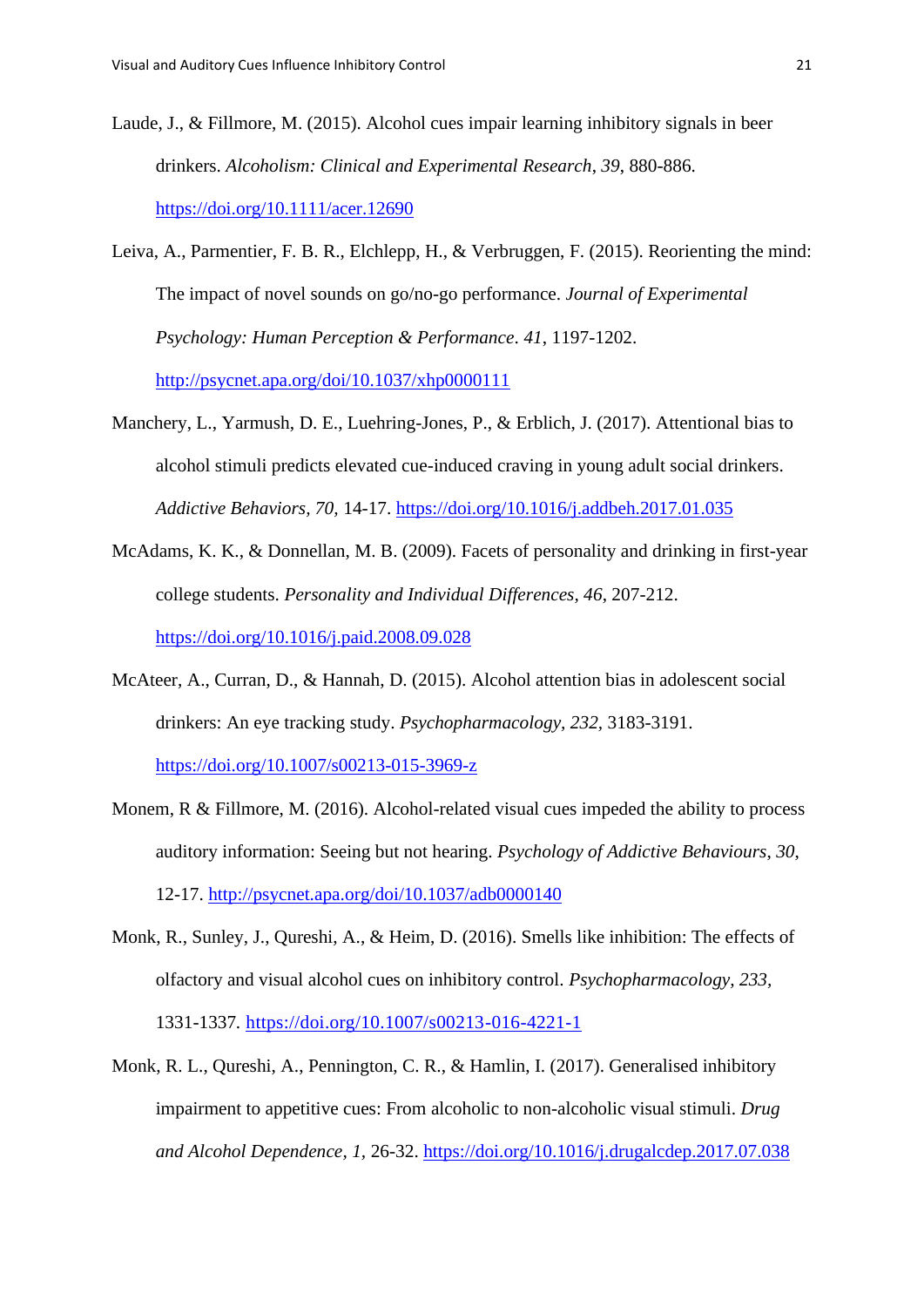- Munoz, D. & Everling, S. (2004). Look away: The anti-saccade task and the voluntary control of eye movement. *Nature Reviews Neuroscience*, *5*, 218-228. <https://doi.org/10.1038/nrn1345>
- Murphy, P., & Garavan, H. (2011). Cognitive predictors of problem drinking and AUDIT scores among college students. *Drug and Alcohol Dependence, 115*, 94-100. <https://doi.org/10.1016/j.drugalcdep.2010.10.011>
- Nederkoorn, C., Baltus, M., Guerrieri, R., & Wiers, R. W. (2009). Heavy drinking is associated with deficient response inhibition in women but not in men. *Pharmacology Biochemistry and Behavior, 93*, 331-336.<https://doi.org/10.1016/j.pbb.2009.04.015>
- Nees, F., Diener, C., Smolka, M., & Flor, H. (2012). The role of context in the processing of alcohol-relevant cues. *Addiction Biology, 17,* 441-451. [https://doi.org/10.1111/j.1369-](https://doi.org/10.1111/j.1369-1600.2011.00347.x) [1600.2011.00347.x](https://doi.org/10.1111/j.1369-1600.2011.00347.x)
- Papachristou, H., Nederkoorn, C., Havermans, R., van der Horst, M., & Jansen, A. (2012). Can't stop the craving: the effect of impulsivity on cue-elicited craving for alcohol in heavy and light social drinkers. *Psychopharmacology*, *219*, 511-518.

<https://doi.org/10.1007/s00213-011-2240-5>

- Qureshi, A. W., Monk, R. L., Pennington, C. R., Li, X., & Leatherbarrow, T. (2017). Context and alcohol consumption behaviors affect inhibitory control. *Journal of Applied Social Psychology, 47,* 625-633. <https://doi.org/10.1111/jasp.12465>
- Riecke, B. E., Schulte-Pelkum, J., Caniard, F., & Bülthoff, H. H. (2005). Influence of auditory cues on the visually-induced self-motion illusion (circular vection) in virtual reality. *Proceedings of 8th international workshop on Presence*, 49-57.
- Roberts W., Miller, M., Weafer, J., & Fillmore, J. (2014). Heavy drinking and the role of inhibitory control of attention. *Experimental and Clinical Psychopharmacology*, *22*, 133-140. <https://doi.org/10.1037/a0035317>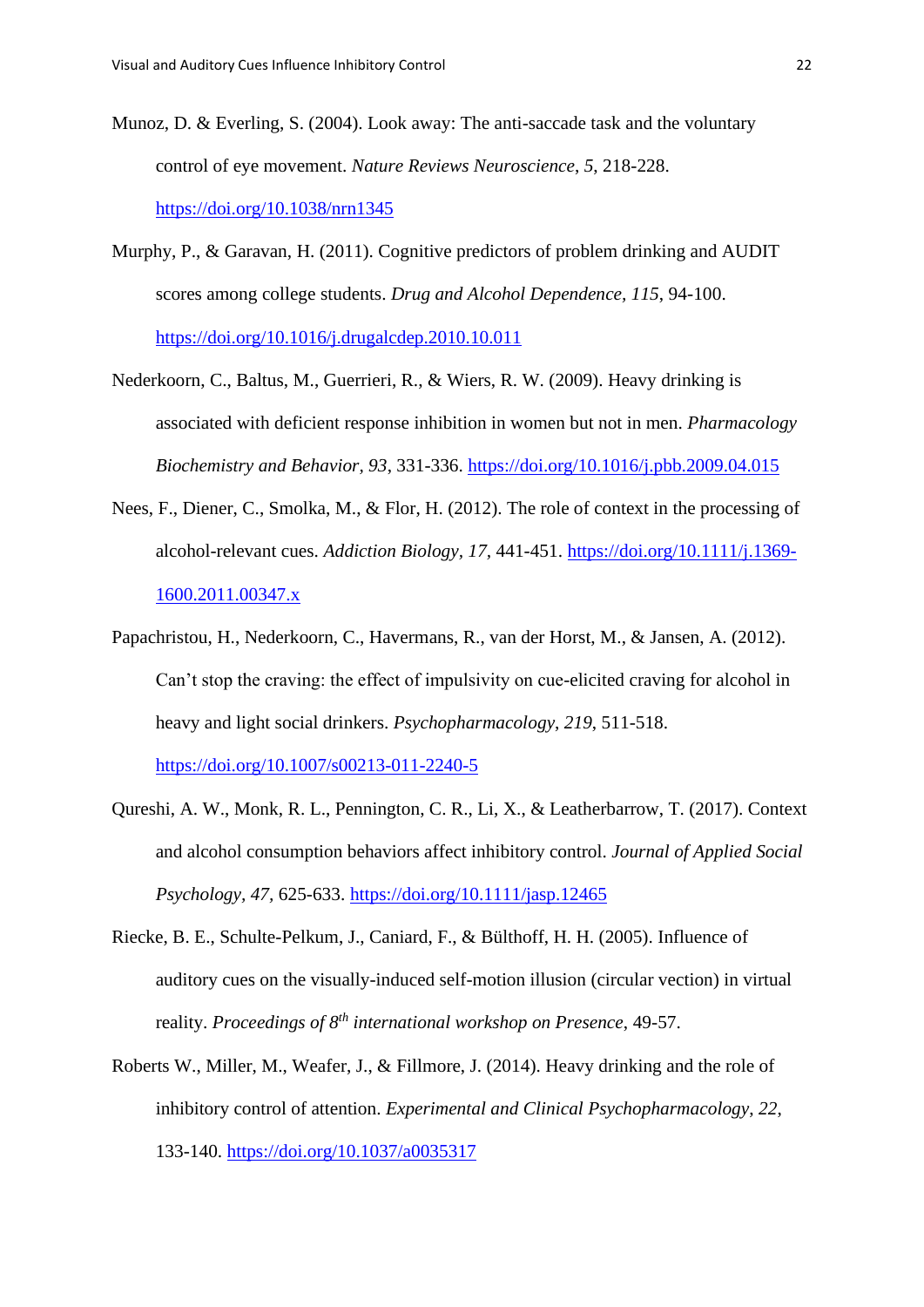- Rose, A. & Duka, T. (2008). Effects of alcohol on inhibitory processes. *Behavioural Pharmacology*, *19*, 284-291. <https://doi.org/10.1097/FBP.0b013e328308f1b2>
- Rothbart, M., Ahadi, S., & Evans, D. (2000). Temperament and personality: Origins and outcomes. *Journal of Personality and Social Psychology*, *78*, 122-135. [https://doi.org/10.1037//0022-3514.78.1.122](https://doi.org/10.1037/0022-3514.78.1.122)
- Rumelhart, D. & Todd, P. (1993). Learning and connectionist representations. In D. Meyer and S. Kornblum (Eds.), *Attention and performance XIV: Synergies in experimental psychology, artificial intelligence, and cognitive neuroscience*. Cambridge: MIT Press. pp. 3-30.
- Saunders, J. B., Aasland, O. G., Babor, T. F., De la Fuente, J. R., & Grant, M. (1993). Development of the Alcohol Use Disorders Identification Test (AUDIT): WHO collaborative project on early detection of persons with harmful alcohol consumption-II. *Addiction, 88,* 791-804.<https://doi.org/10.1111/j.1360-0443.1993.tb02093.x>
- Schuckit, M. A. (1994). Low level of response to alcohol as a predictor of future alcoholism. *The American Journal of Psychiatry*, *151*, 184-189.

<https://doi.org/10.1176/ajp.151.2.184>

- Schuckit, M. A. & Smith, T. L. (2000). The relationships of a family history of alcohol dependence, a low level of response to alcohol and six domains of life functioning to the development of alcohol use disorders. *Journal of Studies on Alcohol, 61*, 827-835. <https://doi.org/10.15288/jsa.2000.61.827>
- Stein, K. D., Goldman, M. S. & Del Boca, F. K. (2000). The influence of alcohol expectancy priming and mood manipulation on subsequent alcohol consumption. *Journal of Abnormal Psychology*, *109*, 106-115. <https://doi.org/10.1037/0021-843X.109.1.106>

Straus, R. & Bacon, S. (1953). *Drinking in college*. New York: Yale University Press.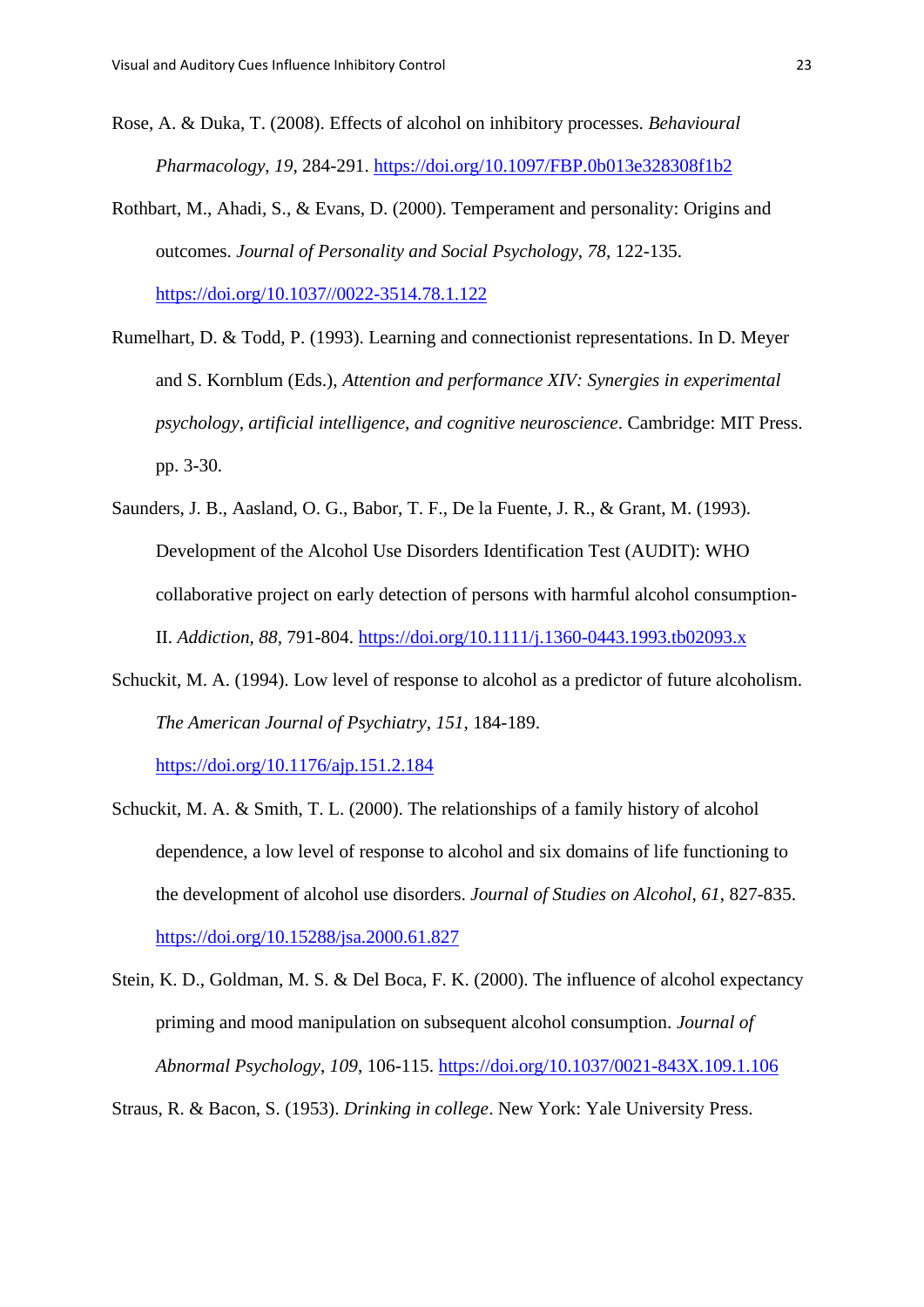- Teunissen, H. A., Spijkerman, R., Schoenmakers, T. M., Vohs, K. D., & Engels, R. C. M. E. (2012). The effect of self-control on attentional bias for alcohol cues in male heavy drinkers. *Journal of Applied Social Psychology, 42,* 776-792. <https://doi.org/10.1111/j.1559-1816.2011.00800.x>
- Umiltà, C. & Moscovitch, M. (1994). *Attention and Performance XV: Conscious and Nonconscious Information Processing.* Massachusetts, USA: MIT Press.
- Von Diemen, L., Bassani, D. G., Fuchs, S. C., Szobot, C. M., & Pechansky, F. (2008). Impulsivity, age of first alcohol use and substance use disorders among male adolescents: A population based case-control study. *Addiction, 103*, 1198-1205. <https://doi.org/10.1111/j.1360-0443.2008.02223.x>
- Vorstius, C., Radach, R., Lang, A. R., & Riccardi, C. J. (2008). Specific visuomotor deficits due to alcohol intoxication: evidence from the pro-and antisaccade paradigms. *Psychopharmacology*, *196*, 201-210. [https://doi.org/10/1007/s00213-007-](https://doi.org/10/1007/s00213-007-0954-1) [0954-1](https://doi.org/10/1007/s00213-007-0954-1)
- Weafer, J., & Fillmore, M. (2012). Alcohol-related stimuli reduce inhibitory control of behaviour in drinkers. *Psychopharmacology, 222,* 489-498. <https://doi.org/10.1007/s00213-012-2667-3>
- Weafer, J., & Fillmore, M. T. (2013). Acute alcohol effects on attentional bias in heavy and moderate drinkers. *Psychology of Addictive Behaviors, 27*, 32-41. <https://dx.doi.org/10.1037%2Fa0028991>
- Weafer, J. & Fillmore, M. T. (2015). Alcohol-related cues potentiate alcohol impairment of behavioural control in drinkers. *Psychology of Addictive Behaviours, 29,* 290-299. <http://dx.doi.org/10.1037/adb0000013>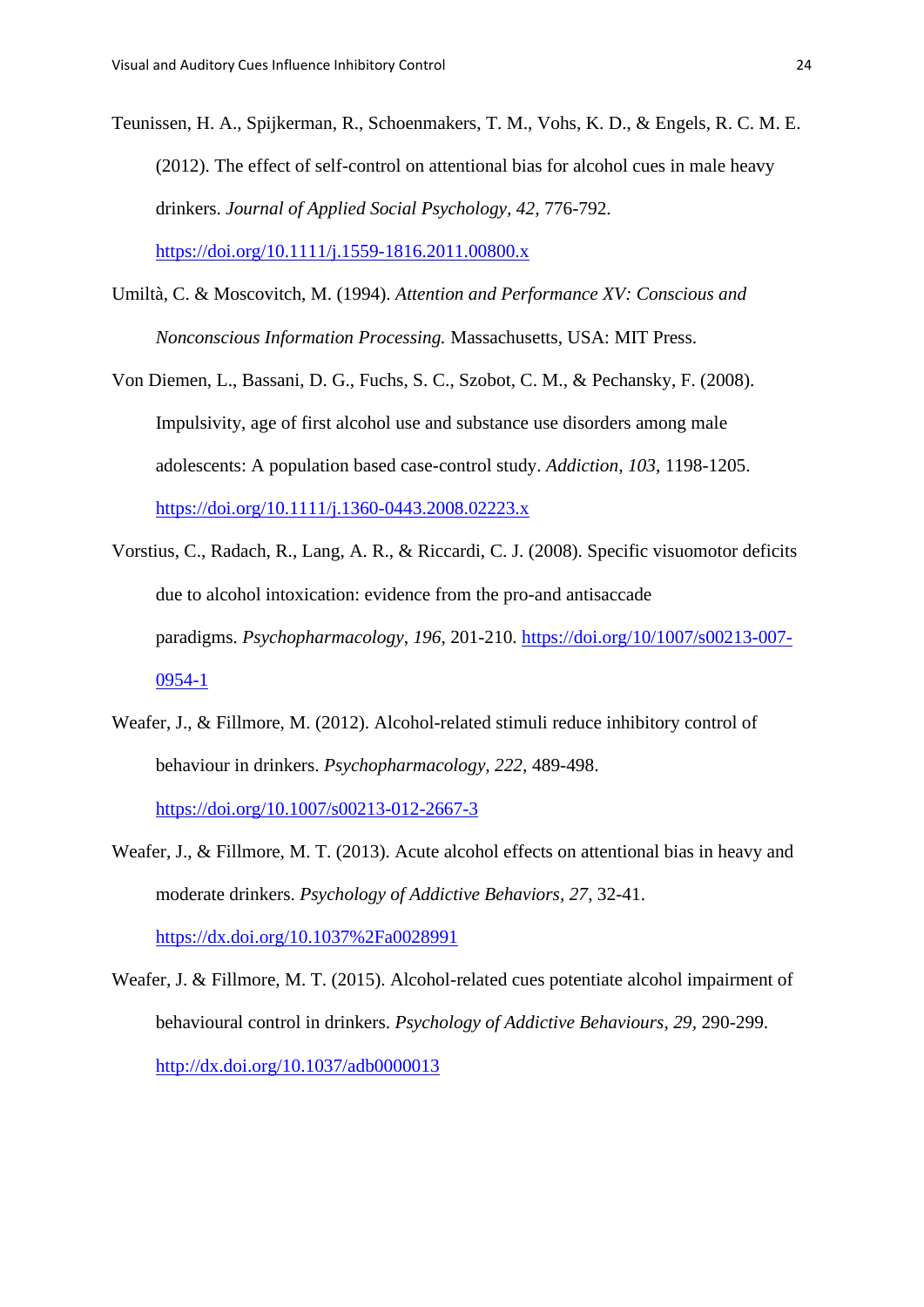Wiers, R. W., Bartholow, B. D., van, d. W., Thush, C., Engels, R. C. M. E., Sher, K. J., . . . Stacy, A. W. (2007). Automatic and controlled processes and the development of addictive behaviors in adolescents: A review and a model. *Pharmacology, Biochemistry and Behavior, 86*, 263-283.<https://doi.org/10.1016/j.pbb.2006.09.021>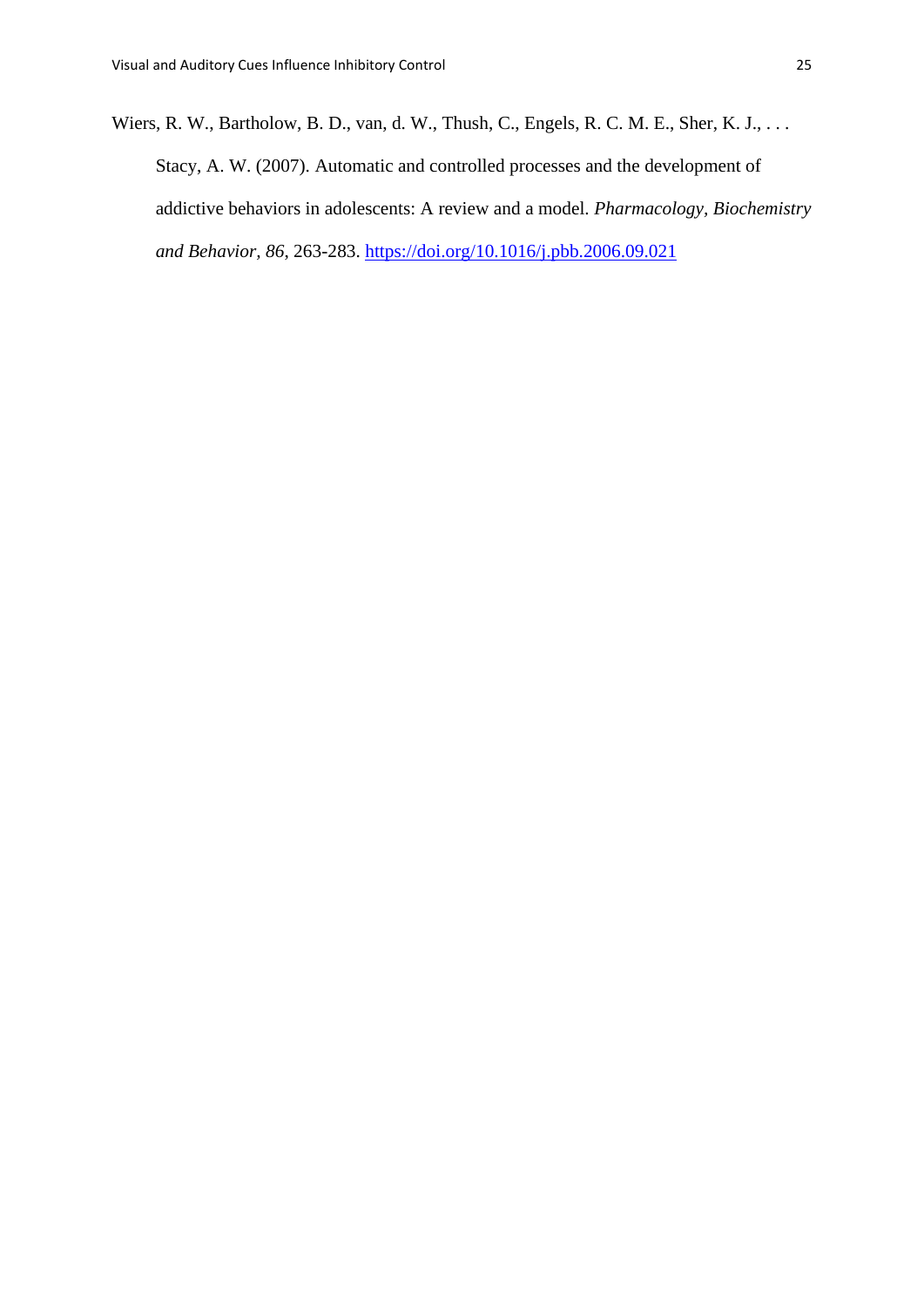# Tables

# *Table 1.*

Means (and corresponding standard deviations) for pro- and anti-saccade response latencies as a function of visual stimuli and auditory cue.

|                      | Anti-saccade    |                |                |
|----------------------|-----------------|----------------|----------------|
|                      | Alcohol-Related | Neutral        | Visual Stimuli |
|                      | Stimuli         | Stimuli        | collapsed      |
| Alcohol auditory cue | 278.20 (52.29)  | 282.94 (56.77) | 280.57 (53.65) |
| No cue               | 318.79 (52.29)  | 319.95 (58.39) | 319.37 (53.00) |
| Audio cue collapsed  | 298.50 (55.67)  | 301.44 (59.98) | $- -$          |

|                      | Pro-saccade     |                |                |
|----------------------|-----------------|----------------|----------------|
|                      | Alcohol-Related | Neutral        | Visual Stimuli |
|                      | Stimuli         | Stimuli        | collapsed      |
| Alcohol auditory cue | 223.65 (45.01)  | 236.27 (49.20) | 229.96 (45.23) |
| No cue               | 241.54 (52.76)  | 262.10 (57.66) | 251.82 (52.18) |
| Audio cue collapsed  | 232.59 (46.77)  | 249.18 (50.50) | $- -$          |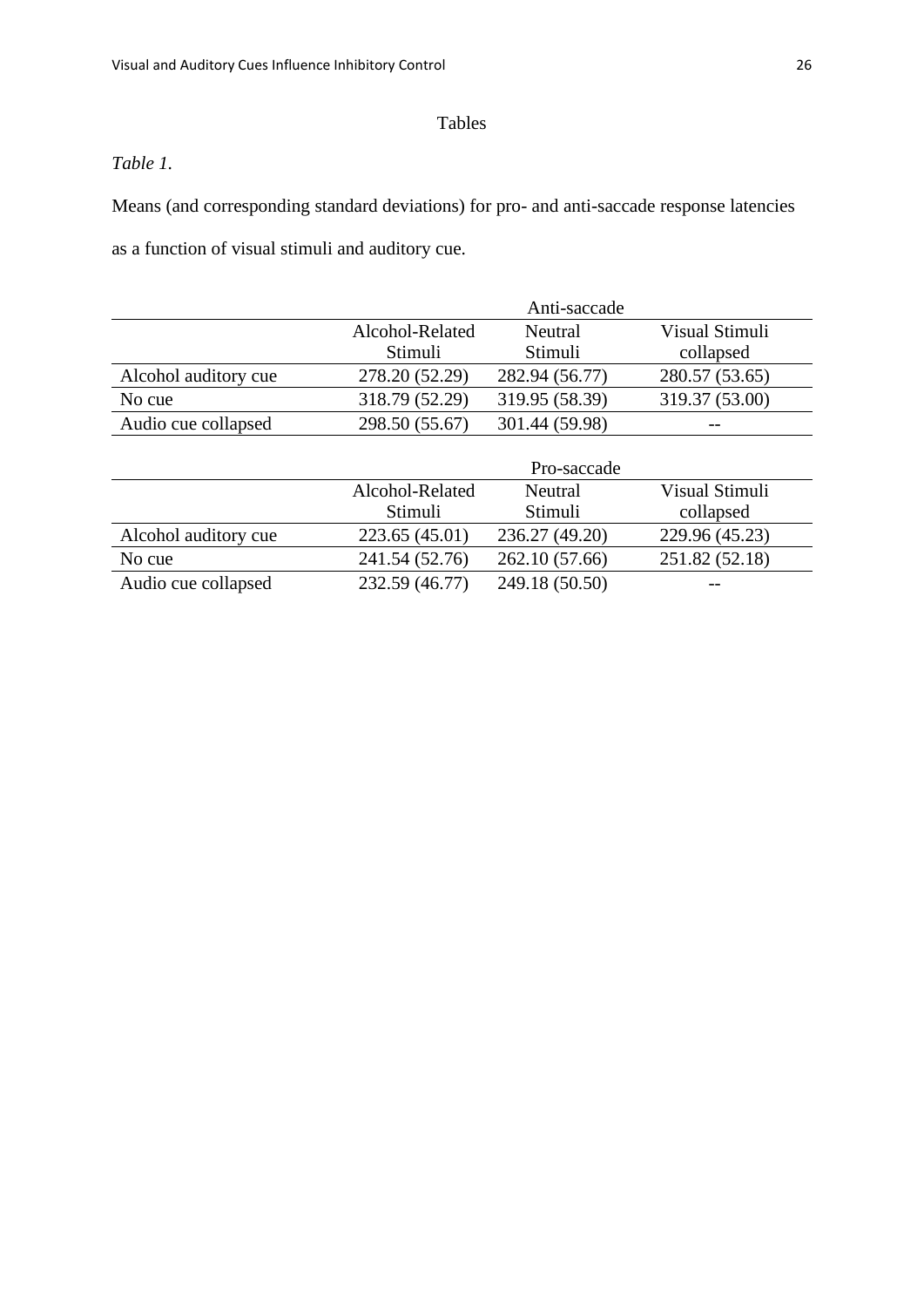

Duration of auditory cue = from SOA (800/1000ms from fixation cross) until end of trial)



*Figure 1.*

Example pro-saccade (top) and anti-saccade (bottom) trial procedures.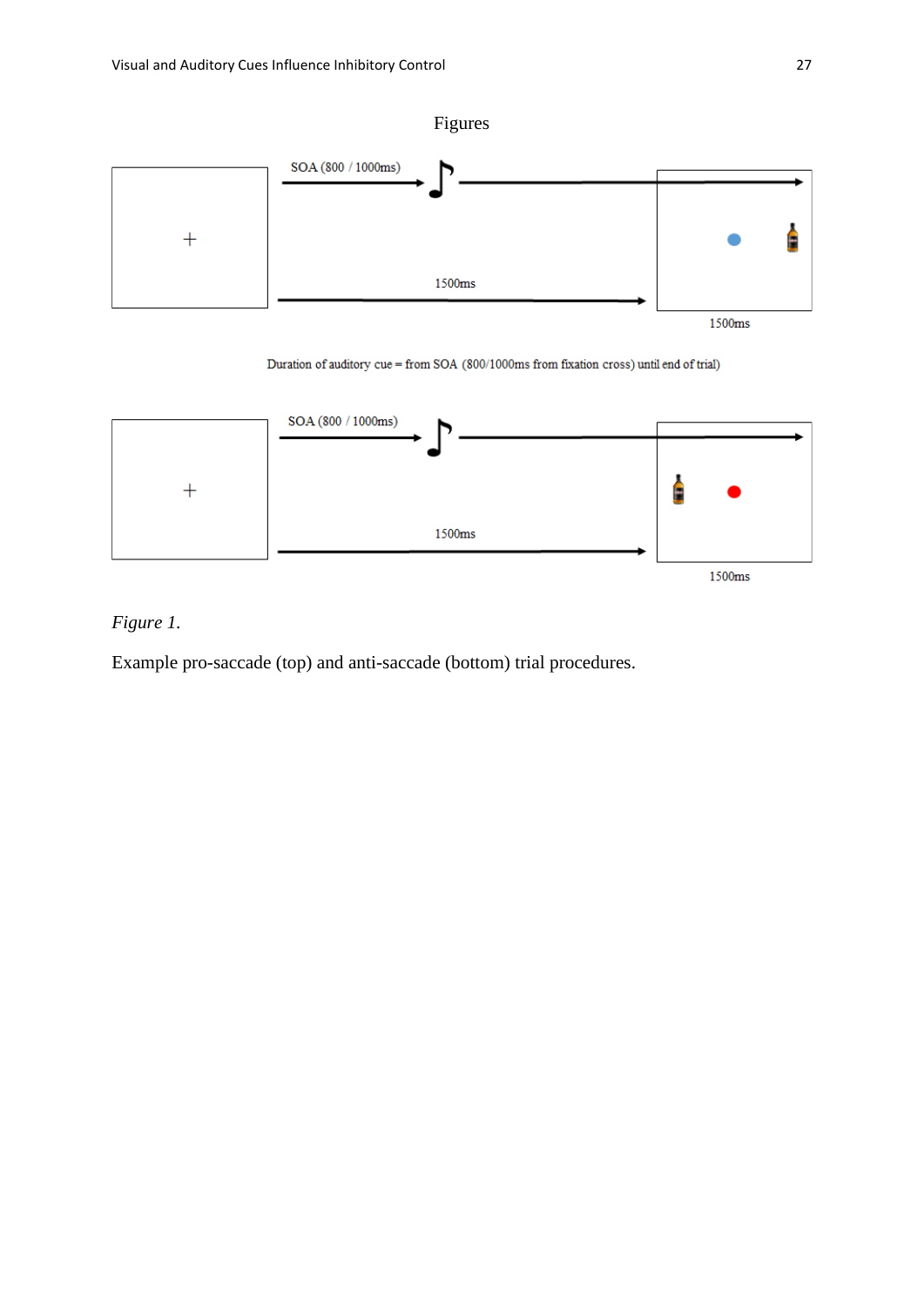

# *Figure 2.*

Mean error rates (and confidence intervals) by visual stimuli (alcohol-related\*neutral) and auditory cue (bar-related\*none).